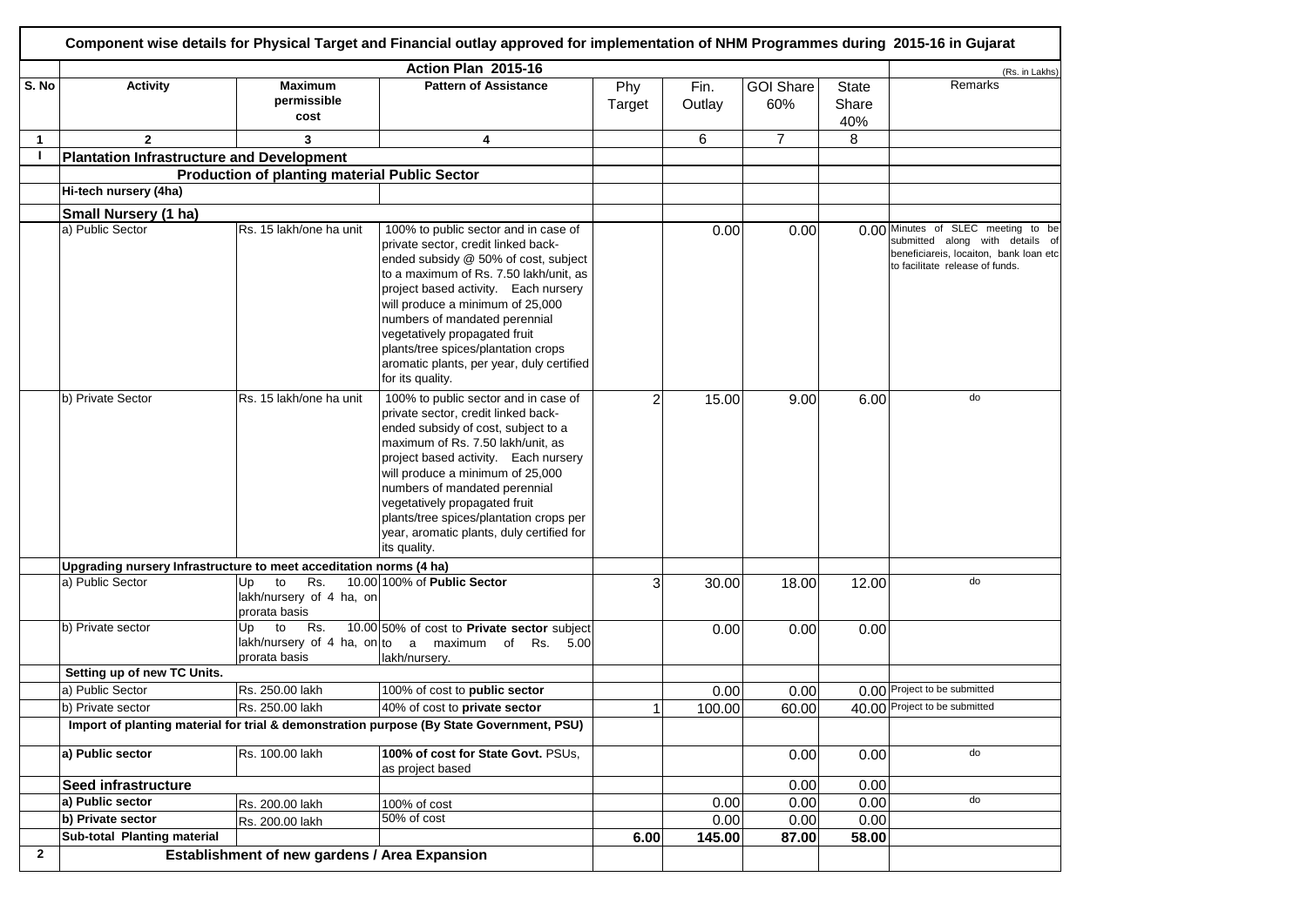|                                                                              |                                                  | Fruit crops other than cost intensive crops using normal spacing (For a                                                                                                                                                                                                                                                                                                                     |                |          |          |          |  |
|------------------------------------------------------------------------------|--------------------------------------------------|---------------------------------------------------------------------------------------------------------------------------------------------------------------------------------------------------------------------------------------------------------------------------------------------------------------------------------------------------------------------------------------------|----------------|----------|----------|----------|--|
|                                                                              | maximum area of 4 ha per beneficiary)            |                                                                                                                                                                                                                                                                                                                                                                                             |                |          |          |          |  |
| <b>Fruits - Perennials</b>                                                   |                                                  |                                                                                                                                                                                                                                                                                                                                                                                             |                |          |          |          |  |
| (a) Cost intensive crops                                                     |                                                  |                                                                                                                                                                                                                                                                                                                                                                                             |                |          |          |          |  |
|                                                                              | Fruit crops like Grape, Kiwi, Passion fruit etc. |                                                                                                                                                                                                                                                                                                                                                                                             |                |          |          |          |  |
| a) Integrated package with drip Rs. 4.00 lakh/ha.<br>irrigation and trellis. |                                                  | Maximum of Rs. 1.60 lakh/- per ha.<br>(40% of cost) for meeting the<br>expenditure on planting material and<br>cost of material for drip irrigation,<br>trellies and INM/IPM, in 3 installments<br>of 60:20:20 subject to survival rate of<br>75% in 2 <sup>nd</sup> year and 90% in 3rd year).                                                                                             |                | 0.00     | 0.00     | 0.00     |  |
| b) Without integration                                                       | Rs. 1.25 lakh/ha                                 | Maximum of Rs. 0.50 lakh/ha (40% of<br>cost) for meeting the expenditure on<br>planting material and cost of INM/IPM<br>in three installments of 60:20:20<br>subject to survival rate of 75% in 2 <sup>nd</sup><br>year and 90% in 3rd year.<br>For $(a)$<br>and (b) above, in the case of TSP<br>areas, Andaman & Nicobar and<br>Lakshadweep Islands, assistance will<br>be @ 50% of cost. |                | 0.00     | 0.00     | 0.00     |  |
| Sub total                                                                    |                                                  |                                                                                                                                                                                                                                                                                                                                                                                             | $\overline{0}$ | $\Omega$ | $\Omega$ | $\Omega$ |  |
| <b>Maintenance without Integration</b>                                       |                                                  |                                                                                                                                                                                                                                                                                                                                                                                             |                |          |          |          |  |
| 1st Year                                                                     |                                                  |                                                                                                                                                                                                                                                                                                                                                                                             |                | 0.00     | 0.00     | 0.00     |  |
| 2nd Year                                                                     |                                                  |                                                                                                                                                                                                                                                                                                                                                                                             |                | 0.00     | 0.00     | 0.00     |  |
| Sub total maintance                                                          |                                                  |                                                                                                                                                                                                                                                                                                                                                                                             | 0              | 0        | 0        | $\Omega$ |  |
| ii) Strawberry                                                               |                                                  |                                                                                                                                                                                                                                                                                                                                                                                             |                |          |          |          |  |
| a) Integrated package with drip Rs. 2.80 lakh/ha<br>irrigation & mulching    |                                                  | Maximum of Rs. 1.12 lakh/ per ha.<br>(40% of cost) for meeting the<br>expenditure on planting material and<br>cost of material for drip irrigation,<br>mulching and INM/IPM, in one<br>installment.                                                                                                                                                                                         |                | 0.00     | 0.00     | 0.00     |  |
| b) Without integration                                                       | Rs. 1.25 lakh/ha                                 | Maximum of Rs. 0.50 lakh/ha (40% of<br>cost) for meeting the expenditure on<br>planting material and cost of INM/IPM<br>one installment.<br>For (a) and (b) above, in the case of<br>TSP areas, Andaman & Nicobar and<br>Lakshadweep Islands, assistance will<br>be @ 50% of cost.                                                                                                          |                | 0.00     | 0.00     | 0.00     |  |
|                                                                              | Sub total                                        |                                                                                                                                                                                                                                                                                                                                                                                             |                | 0.00     | 0.00     | 0.00     |  |
| iii) Banana (sucker)                                                         |                                                  |                                                                                                                                                                                                                                                                                                                                                                                             |                |          |          |          |  |
| Integrated package with Rs. 2.00 lakh/ha<br>a)<br>drip irrigation.           |                                                  | Maximum of Rs. 0.80 lakh/ha (40% of<br>the cost) for meeting expenditure on<br>planting material, drip irrigation and<br>cost of material for INM/IPM, in 2<br>installments (75:25).                                                                                                                                                                                                        |                | 0.00     | 0.00     | 0.00     |  |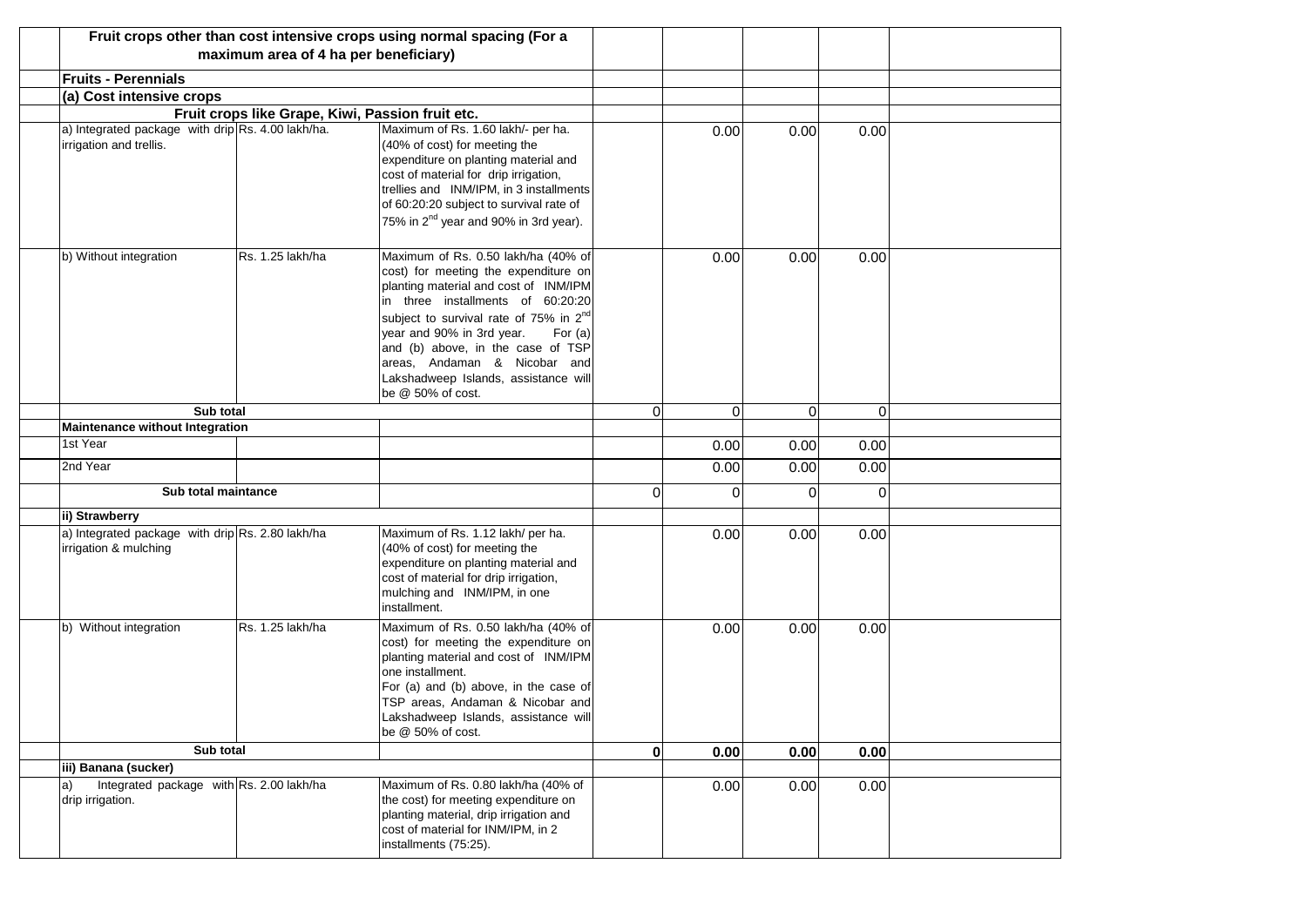| b) Without integration                                             | Rs.87,500/ha      | Maximum of Rs. 0.35 lakh/ha (40% of<br>cost) for meeting the expenditure on<br>planting material and cost of INM/IPM<br>in 2 installments (75:25). For (a) and<br>(b) above, in the case of TSP areas,<br>Andaman<br>&<br>Nicobar<br>and<br>Lakshadweep Islands, assistance will<br>be @ 50% of cost in 2 installments.      |              | 0.00  | 0.00  |       | $0.00$ $2m \times 2m$ |
|--------------------------------------------------------------------|-------------------|------------------------------------------------------------------------------------------------------------------------------------------------------------------------------------------------------------------------------------------------------------------------------------------------------------------------------|--------------|-------|-------|-------|-----------------------|
| Sub total                                                          |                   |                                                                                                                                                                                                                                                                                                                              | $\bf{0}$     | 0.00  | 0.00  | 0.00  |                       |
| Maintenance without Integration                                    |                   |                                                                                                                                                                                                                                                                                                                              |              |       |       |       |                       |
| 1st Year                                                           |                   |                                                                                                                                                                                                                                                                                                                              |              | 0.00  | 0.00  | 0.00  |                       |
| Sub total maintance                                                |                   |                                                                                                                                                                                                                                                                                                                              | $\mathbf{0}$ | 0.00  | 0.00  | 0.00  |                       |
| iv) Pineapple (sucker)                                             |                   |                                                                                                                                                                                                                                                                                                                              |              |       |       |       |                       |
| Integrated package with Rs. 3.00 lakh/ha<br>a)<br>drip irrigation. |                   | Maximum of Rs. 1.20 lakh/ha (40% of<br>the cost) for meeting expenditure on<br>planting material, drip irrigation and<br>cost of material for INM/IPM, in 2<br>installments.                                                                                                                                                 |              | 0.00  | 0.00  | 0.00  |                       |
| b) Without integration                                             | Rs.87,500/ha      | Maximum of Rs. 0.35 lakh/ha (40% of<br>cost) for meeting the expenditure on<br>planting material and cost of INM/IPM<br>in 2 installments (75:25).<br>For (a) and (b) above, in the case of<br>TSP areas, Andaman & Nicobar and<br>Lakshadweep Islands, assistance will<br>be @ 50% of cost in 2 installments<br>$(75:25)$ . |              | 0.00  | 0.00  | 0.00  |                       |
| Sub total                                                          |                   |                                                                                                                                                                                                                                                                                                                              | $\bf{0}$     | 0.00  | 0.00  | 0.00  |                       |
| Maintenance without Integration                                    |                   |                                                                                                                                                                                                                                                                                                                              |              |       |       |       |                       |
| 1st Year                                                           |                   |                                                                                                                                                                                                                                                                                                                              |              | 0.00  | 0.00  | 0.00  |                       |
| Sub total maintance                                                |                   |                                                                                                                                                                                                                                                                                                                              | $\mathbf 0$  | 0.00  | 0.00  | 0.00  |                       |
| v) Banana (TC)                                                     |                   |                                                                                                                                                                                                                                                                                                                              |              |       |       |       |                       |
| Integrated package with<br>a)<br>drip irrigation.                  | Rs. 3.00 lakh/ha  | Maximum of Rs. 1.20 lakh/ha (40 % of<br>cost) for meeting the expenditure on<br>planting material and cost of material<br>for drip system, INM/IPM etc., in 2<br>installments (75:25).                                                                                                                                       |              | 0.00  | 0.00  | 0.00  |                       |
| b) Without integration                                             | Rs. 1.25 lakh/ha. | Max. of Rs. 0.50 lakh per ha, (40% of<br>cost) for meeting the expenditure on<br>planting material and cost of INM/IPM<br>in 2 installments (75:25).<br>For (a) and (b) above, in the case of<br>TSP areas, Andaman & Nicobar and<br>Lakshadweep Islands, assistance will<br>be @ 50% of cost in 2 installments<br>(75:25).  | 172          | 51.36 | 30.82 | 20.54 |                       |
| Sub total                                                          |                   |                                                                                                                                                                                                                                                                                                                              | 172          | 51.36 | 30.82 | 20.54 |                       |
| <b>Maintenance without Integration</b>                             |                   |                                                                                                                                                                                                                                                                                                                              |              |       |       |       |                       |
| 1st Year                                                           |                   |                                                                                                                                                                                                                                                                                                                              |              | 0.00  | 0.00  | 0.00  |                       |
| Sub total maintance                                                |                   |                                                                                                                                                                                                                                                                                                                              |              | 0.00  | 0.00  | 0.00  |                       |
|                                                                    |                   |                                                                                                                                                                                                                                                                                                                              |              |       |       |       |                       |
| vi) Pineapple (TC)                                                 |                   |                                                                                                                                                                                                                                                                                                                              |              |       |       |       |                       |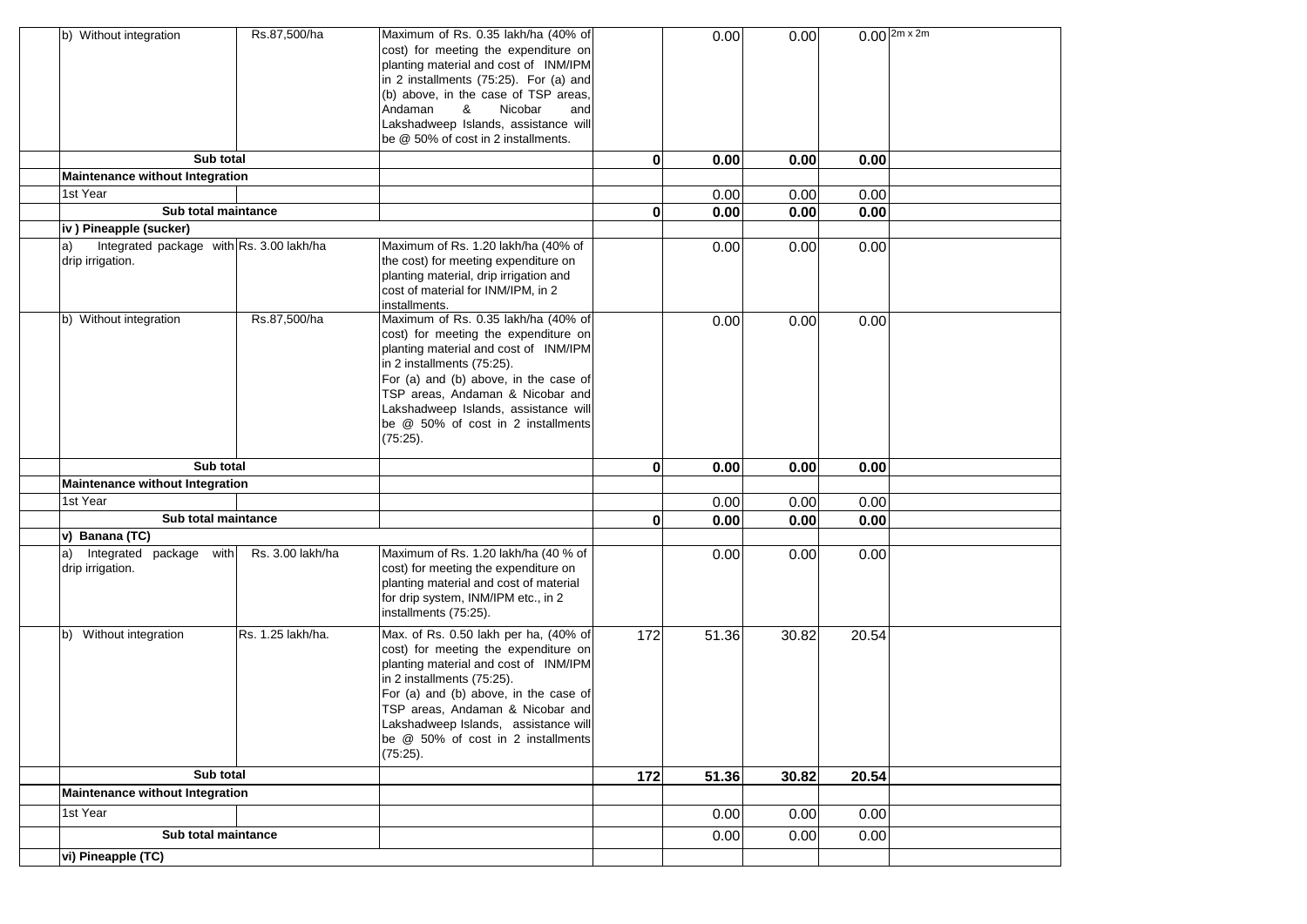| Integrated package with Rs. 5.50 lakh /ha.<br>a)<br>drip irrigation.<br>b) Without integration | Rs. 1.25 lakh/ha. | Maximum of Rs. 2.20 lakh/ha (40 % of<br>cost) for meeting the expenditure on<br>planting material and cost of material<br>for drip system, INM/IPM etc., in 2<br>installments (75:25).<br>Max. of Rs. 0.50 lakh per ha, (40% of<br>cost) for meeting the expenditure on<br>planting material and cost of INM/IPM                                    |          | 0.00<br>0.00 | 0.00<br>0.00 | 0.00<br>0.00 |                            |
|------------------------------------------------------------------------------------------------|-------------------|-----------------------------------------------------------------------------------------------------------------------------------------------------------------------------------------------------------------------------------------------------------------------------------------------------------------------------------------------------|----------|--------------|--------------|--------------|----------------------------|
|                                                                                                |                   | in 2 installments (75:25).<br>For (a) and (b) above, in the case of<br>TSP areas, Andaman & Nicobar and<br>Lakshadweep Islands, assistance will<br>be @ 50% of cost in 2 installments<br>(75:25).                                                                                                                                                   |          |              |              |              |                            |
| Sub total                                                                                      |                   |                                                                                                                                                                                                                                                                                                                                                     | $\Omega$ | 0.00         | 0.00         | 0.00         |                            |
| Maintenance without Integration                                                                |                   |                                                                                                                                                                                                                                                                                                                                                     |          |              |              |              |                            |
| 1st Year                                                                                       |                   |                                                                                                                                                                                                                                                                                                                                                     |          | 0.00         | 0.00         | 0.00         |                            |
| Sub total maintance                                                                            |                   |                                                                                                                                                                                                                                                                                                                                                     | $\Omega$ | 0.00         | 0.00         | 0.00         |                            |
| vii) Papaya                                                                                    |                   |                                                                                                                                                                                                                                                                                                                                                     |          |              |              |              |                            |
| a) Integrated package with<br>drip irrigation.                                                 | Rs. 2.00 lakh/ha. | Maximum of Rs. 0.80 lakh/ha (40% of<br>the cost) for meeting expenditure on<br>planting material, drip irrigation and<br>cost of material for INM/IPM, in 2<br>installments (75:25).                                                                                                                                                                |          | 0.00         | 0.00         | 0.00         |                            |
| b) Without integration                                                                         | Rs. 60,000/ha     | Maximum of Rs. 0.30 lakh/ha (50 % of<br>cost) for meeting the expenditure on<br>planting material and cost of INM/IPM<br>in 2 installments (75:25).<br>For (a) and (b) above, in the case of<br>NE and Himalayan States, TSP areas,<br>&<br>Nicobar<br>Andaman<br>and<br>Lakshadweep Islands, assistance will<br>be @ 50% of cost in 2 installments | 1700.0   | 382.50       | 229.50       |              | $153.00(1.8m \times 1.8m)$ |
|                                                                                                |                   | (75:25).                                                                                                                                                                                                                                                                                                                                            |          |              |              |              |                            |
| Sub total                                                                                      |                   |                                                                                                                                                                                                                                                                                                                                                     | 1700     | 382.50       | 229.50       | 153.00       |                            |
| <b>Maintenance without Integration</b>                                                         |                   |                                                                                                                                                                                                                                                                                                                                                     |          |              |              |              |                            |
| 1st Year<br>Sub total maintance                                                                |                   |                                                                                                                                                                                                                                                                                                                                                     |          | 0.00         | 0.00         | 0.00         |                            |
|                                                                                                |                   |                                                                                                                                                                                                                                                                                                                                                     | 0        | 0.00         | 0.00         | 0.00         |                            |
| ix) High density planting (mango, guava, litchi, pomegranate, apple, citrus etc).              |                   |                                                                                                                                                                                                                                                                                                                                                     |          |              |              |              |                            |
| a) Integrated package with drip<br>irrigation                                                  | Rs. 1.50 lakh /ha | Maximum of Rs. 0.60 lakh per ha.<br>(40% of cost) for meeting the<br>expenditure on planting material, cost<br>of drip system, INM/IPM, canopy<br>management etc., in 3 installments of<br>60:20:20 subject to survival rate of<br>75% in 2nd year and 90% in 3 <sup>rd</sup> year).                                                                |          | 0.00         | 0.00         | 0.00         |                            |
|                                                                                                |                   |                                                                                                                                                                                                                                                                                                                                                     |          |              |              |              |                            |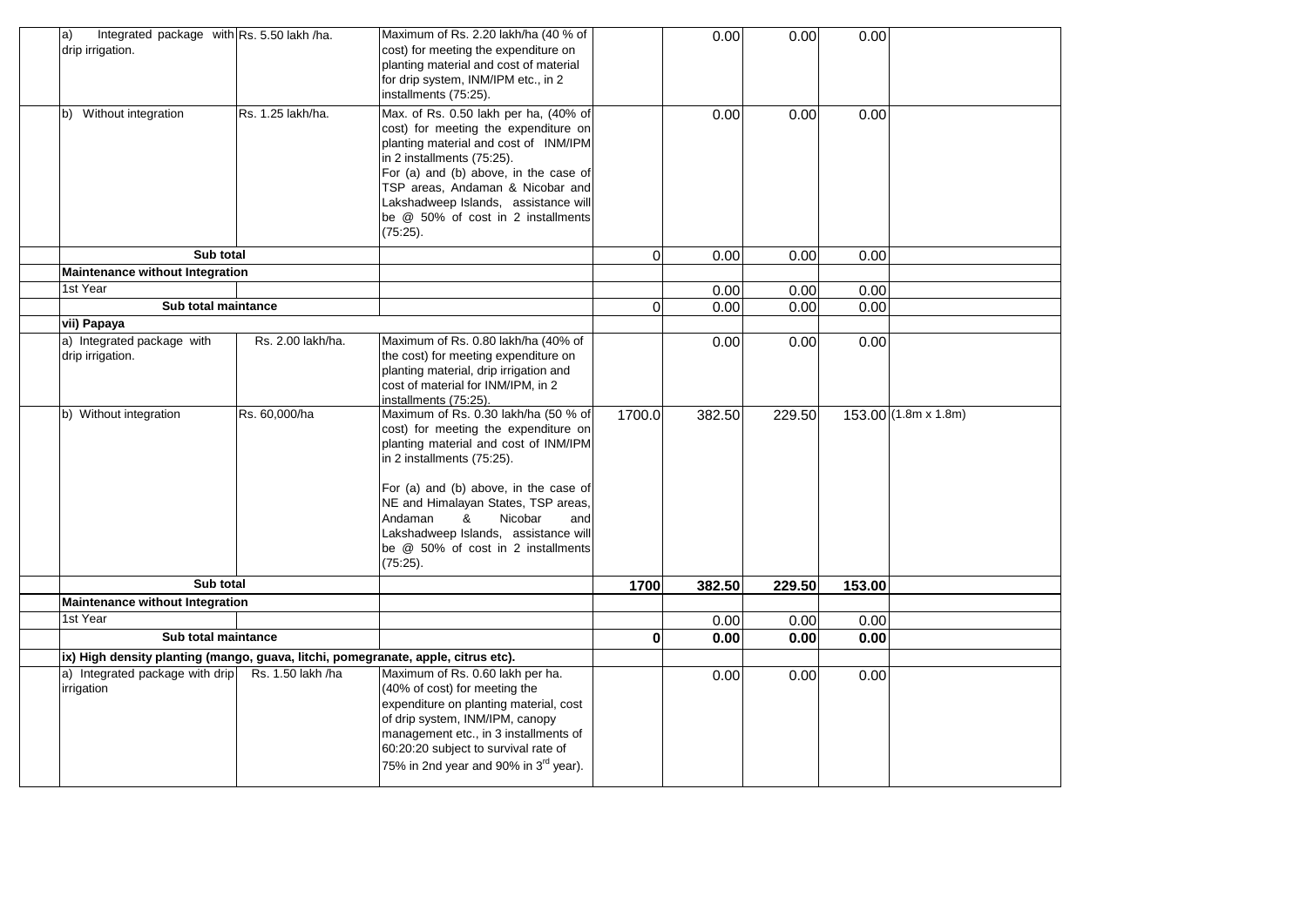|              | b) Without Integration.                                              | Rs. 1.00 lakh/ha.                                    | Maximum of Rs. 0.40 lakh/ha (40% of                                           | 2000.0       | 480.00 | 288.00 | 192.00 |  |
|--------------|----------------------------------------------------------------------|------------------------------------------------------|-------------------------------------------------------------------------------|--------------|--------|--------|--------|--|
|              |                                                                      |                                                      | the cost) for meeting the expenditure                                         |              |        |        |        |  |
|              |                                                                      |                                                      | on planting material and cost of                                              |              |        |        |        |  |
|              |                                                                      |                                                      | INM/IPM in 3 installments (60:20:20).                                         |              |        |        |        |  |
|              |                                                                      |                                                      | For (a) and (b) above, in the case of                                         |              |        |        |        |  |
|              |                                                                      |                                                      | TSP areas, Andaman & Nicobar and                                              |              |        |        |        |  |
|              |                                                                      |                                                      | Lakshadweep Islands, assistance will                                          |              |        |        |        |  |
|              |                                                                      |                                                      | be @ 50% of cost in 3 installments of<br>60:20:20 subject to survival rate of |              |        |        |        |  |
|              |                                                                      |                                                      | 75% in 2nd year and 90% in 3rd year)                                          |              |        |        |        |  |
|              |                                                                      |                                                      |                                                                               |              |        |        |        |  |
|              |                                                                      |                                                      |                                                                               |              |        |        |        |  |
|              | Sub total                                                            |                                                      |                                                                               | 2000         | 480.00 | 288.00 | 192.00 |  |
|              | Maintenance without Integration                                      |                                                      |                                                                               |              |        |        |        |  |
|              | 1st Year                                                             |                                                      |                                                                               |              | 0.00   | 0.00   | 0.00   |  |
|              | 2nd Year                                                             |                                                      |                                                                               |              | 0.00   | 0.00   | 0.00   |  |
|              | <b>Sub total Maintance</b>                                           |                                                      |                                                                               | 0.00         | 0.00   | 0.00   | 0.00   |  |
|              | (b) Fruit crops other than cost intensive crops using normal spacing |                                                      |                                                                               |              |        |        |        |  |
|              | a) Integrated package with drip Rs. 1.00 lakh/ha                     |                                                      | Maximum of Rs. 0.40 lakh/ ha. (40% of                                         |              | 0.00   | 0.00   | 0.00   |  |
|              | irrigation                                                           |                                                      | cost) for meeting the expenditure on                                          |              |        |        |        |  |
|              |                                                                      |                                                      | planting material, cost of drip system,                                       |              |        |        |        |  |
|              |                                                                      |                                                      | INM/IPM, canopy management etc in 3                                           |              |        |        |        |  |
|              |                                                                      |                                                      | installments of 60:20:20 subject to                                           |              |        |        |        |  |
|              |                                                                      |                                                      | survival rate of 75% in 2nd year & 90%                                        |              |        |        |        |  |
|              |                                                                      |                                                      | in 3rd year for perennial crops and for                                       |              |        |        |        |  |
|              |                                                                      |                                                      | non perennial crops in 2 installments                                         |              |        |        |        |  |
|              |                                                                      |                                                      | of 75:25.                                                                     |              |        |        |        |  |
|              |                                                                      |                                                      |                                                                               |              |        |        |        |  |
|              | b) Without Integration                                               | Rs. 60,000/ha                                        | Maximum of Rs. 0.30 lakh/ha (50 % of                                          |              | 0.00   | 0.00   | 0.00   |  |
|              |                                                                      |                                                      | cost) for meeting the expenditure on                                          |              |        |        |        |  |
|              |                                                                      |                                                      | planting material and cost of INM/IPM                                         |              |        |        |        |  |
|              |                                                                      |                                                      | in 3 installments of 60:20:20.                                                |              |        |        |        |  |
|              | Mango                                                                |                                                      |                                                                               |              | 0.00   | 0.00   | 0.00   |  |
|              | Citrus                                                               |                                                      |                                                                               |              | 0.00   | 0.00   | 0.00   |  |
|              | Date Palm                                                            |                                                      |                                                                               |              | 0.00   | 0.00   | 0.00   |  |
|              | Chiku                                                                |                                                      |                                                                               |              | 0.00   | 0.00   | 0.00   |  |
|              | Guava                                                                |                                                      |                                                                               |              | 0.00   | 0.00   | 0.00   |  |
|              | Sub total                                                            |                                                      |                                                                               | $\mathbf{0}$ | 0.00   | 0.00   | 0.00   |  |
|              | Maintenance without Integration                                      |                                                      |                                                                               |              |        |        |        |  |
|              | 1st Year                                                             |                                                      |                                                                               | 3000.00      | 180.00 | 108.00 | 72.00  |  |
|              | 2nd Year                                                             |                                                      |                                                                               | 1400.00      | 84.00  | 50.40  | 33.60  |  |
|              | <b>Sub total Maintance</b>                                           |                                                      |                                                                               | 4400.00      | 264.00 | 158.40 | 105.60 |  |
|              |                                                                      | Vegetable (For maximum area of 2 ha per beneficiary) |                                                                               |              |        |        |        |  |
|              | <b>Hybrid</b>                                                        |                                                      | Rs.50,000/ha 40% of cost in general areas                                     | 1000         | 200.00 | 120.00 | 80.00  |  |
|              | Sub-total                                                            |                                                      |                                                                               | 1000         | 200.00 | 120.00 | 80.00  |  |
| $\mathbf{3}$ | Flowers (For a maximum of 2 ha per beneficiary)                      |                                                      |                                                                               |              |        |        |        |  |
|              | <b>Cut flowers</b>                                                   |                                                      |                                                                               |              |        |        |        |  |
|              | <b>Small &amp; Marginal Farmers</b>                                  | Rs. 1.00 lakh/ha                                     | 40% of cost                                                                   | 10.0         | 2.50   | 1.50   | 1.00   |  |
|              | Other farmers                                                        | do                                                   | 25% of the cost                                                               |              |        | 0.00   | 0.00   |  |
|              | <b>Bulbulous flowers</b>                                             |                                                      |                                                                               |              |        |        |        |  |
|              | Small & Marginal Farmers                                             | Rs. 1.50 lakh/ha                                     | 40 % of the cost                                                              | 62.50        | 37.50  | 22.50  | 15.00  |  |
|              | Other farmers                                                        | do                                                   | 25% of cost                                                                   | 75.76        | 28.41  | 17.05  | 11.36  |  |
|              | <b>Loose Flowers</b>                                                 |                                                      |                                                                               |              |        |        |        |  |
|              | <b>Small &amp; Marginal Farmers</b>                                  | Rs. 40,000/ha                                        | 40% of cost                                                                   | 200.0        | 32.00  | 19.20  | 12.80  |  |
|              |                                                                      |                                                      |                                                                               |              |        |        |        |  |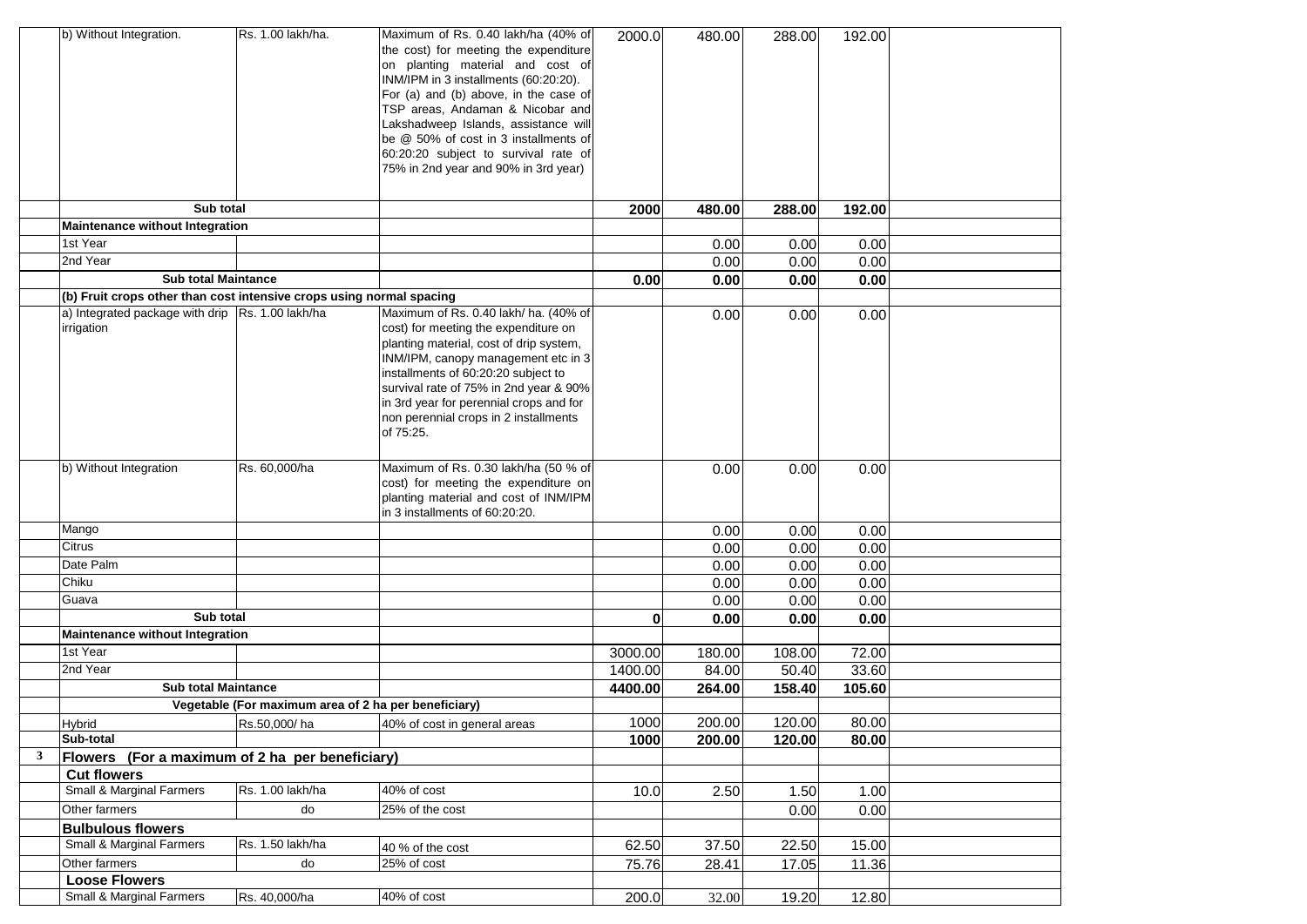|                | Other farmers                                                                                    | do                                              | 25% of cost                                                                                                                                                                                                                                                                    | 242.4          | 24.24   | 14.54  | 9.70   |                                                                                                   |
|----------------|--------------------------------------------------------------------------------------------------|-------------------------------------------------|--------------------------------------------------------------------------------------------------------------------------------------------------------------------------------------------------------------------------------------------------------------------------------|----------------|---------|--------|--------|---------------------------------------------------------------------------------------------------|
|                | <b>Sub-total flowers</b>                                                                         |                                                 |                                                                                                                                                                                                                                                                                | 590.7          | 124.65  | 74.79  | 49.86  |                                                                                                   |
| $\overline{4}$ | Spices (For a maximum area of 4 ha per beneficiary)                                              |                                                 |                                                                                                                                                                                                                                                                                |                |         |        |        |                                                                                                   |
|                |                                                                                                  |                                                 |                                                                                                                                                                                                                                                                                |                |         |        |        |                                                                                                   |
|                | Rhizomatic<br>Seed spice and<br>spices                                                           | Rs.30,000/ha                                    | Maximum of Rs. 12,000/- per ha. (40%<br>of cost) for meeting the expenditure on<br>planting material and cost of material<br>for INM/IPM etc).                                                                                                                                 | 400            | 48.00   | 28.80  | 19.20  |                                                                                                   |
|                | <b>Perennial spices</b><br>(black pepper)                                                        | Rs. 50,000/ha                                   | Maximum of Rs. 20,000/- per ha<br>(@40% of cost) for meeting the<br>expenditure on planting material and<br>cost of material for INM/IPM etc.<br>For (i) and (ii) above, in the case of<br>TSP areas, Andaman and<br>Lakshadweep Islands, assistance will<br>be @ 50% of cost. |                | 0.00    | 0.00   | 0.00   |                                                                                                   |
|                | Sub-total spices                                                                                 |                                                 |                                                                                                                                                                                                                                                                                | 400            | 48.00   | 28.80  | 19.20  |                                                                                                   |
|                | <b>Grand Total Area Expansion</b>                                                                |                                                 |                                                                                                                                                                                                                                                                                | 5862.66        | 1286.51 | 771.91 | 514.60 |                                                                                                   |
|                | <b>Grand Total Area Expansion maintenance</b>                                                    |                                                 |                                                                                                                                                                                                                                                                                | 4400.00        | 264.00  | 158.40 | 105.60 |                                                                                                   |
| 5              | Rejuvenation/replacement of<br>senile plantation including<br>Canopy management. Mango           | Rs. 40,000/ha                                   | 50% of the total cost subject to a<br>maximum of Rs. 20,000/ha limited to<br>two ha per beneficiary.                                                                                                                                                                           | 1000.00        | 200.00  | 120.00 |        | 80.00 To be implemented as per guidelines<br>circulated                                           |
|                | Sub-total                                                                                        | 4                                               |                                                                                                                                                                                                                                                                                | 1000           | 200.00  | 120.00 | 80.00  |                                                                                                   |
| 5              |                                                                                                  | <b>Protected cultivation</b>                    |                                                                                                                                                                                                                                                                                |                |         |        |        |                                                                                                   |
|                | ∣a) Green House structure                                                                        |                                                 |                                                                                                                                                                                                                                                                                |                |         |        |        |                                                                                                   |
|                | Fan & Pad system                                                                                 | Rs. 1650/Sq.m<br>(up<br>area 500 Sq. m)         | to 50% of cost for a maximum area of<br>4000 sq. m per beneficiary.                                                                                                                                                                                                            | 0.25           | 20.63   | 12.38  | 8.25   | Minutes of SLEC meeting to be<br>submitted along with details of<br>beneficiareis, locaiton, etc. |
|                | Fan & Pad system                                                                                 | Sq.m up to 1008 Sqm)                            | Rs. 1465/Sq. m (>500 50% of cost for a maximum area of<br>4000 sq. m per beneficiary.                                                                                                                                                                                          |                | 0.00    | 0.00   | 0.00   |                                                                                                   |
|                | (b) Naturally ventilated system                                                                  |                                                 |                                                                                                                                                                                                                                                                                |                |         |        |        |                                                                                                   |
|                | (i) Tubular structur                                                                             | Rs. 890/Sq. m (>1008<br>Sq.m up to 2080 Sq. m)  | 50% of the cost limited to 4000 Sq.m<br>per beneficiary.                                                                                                                                                                                                                       | 0.69           | 30.71   | 18.42  | 12.28  |                                                                                                   |
|                | (i) Tubular structur                                                                             | Rs. 844/Sq. m (>2080<br>Sq. m up to 4000 Sq. m) | 50% of the cost limited to 4000 Sq.m<br>per beneficiary.                                                                                                                                                                                                                       | 20.00          | 844.00  | 506.40 | 337.60 |                                                                                                   |
|                | c) Plastic Mulching                                                                              |                                                 |                                                                                                                                                                                                                                                                                |                |         |        |        |                                                                                                   |
|                | <b>Plastic Mulching</b>                                                                          | Rs. 32,000/ha                                   | 50% of the total cost limited to 2 ha per<br>beneficiary.                                                                                                                                                                                                                      |                |         | 0.00   | 0.00   |                                                                                                   |
|                | <b>Plastic Mulching</b>                                                                          | Rs. 36,800/ha for hilly<br>areas                | 50% of the total cost limited to 2 ha per<br>beneficiarv.                                                                                                                                                                                                                      |                | 0.00    | 0.00   | 0.00   |                                                                                                   |
|                | d) Shade Net House                                                                               |                                                 |                                                                                                                                                                                                                                                                                |                |         |        |        |                                                                                                   |
|                | i) Tubular structure                                                                             | Rs. 710/Sq.m                                    | 50% of cost limited to 4000 Sq.m per<br>beneficiary.                                                                                                                                                                                                                           | 5.00           | 177.50  | 106.50 | 71.00  |                                                                                                   |
|                | <b>Plastic Tunnels</b>                                                                           | Rs. 60/Sq.m                                     | 50% of cost limited 1000 sq. m per<br>beneficiary.                                                                                                                                                                                                                             | $\overline{2}$ | 6.00    | 3.60   | 2.40   |                                                                                                   |
|                | e) Anti Bird/Anti Hail Nets                                                                      | Rs.35/- per Sq.m                                | 50% of cost limited to 5000 Sq.m per<br>beneficiary.                                                                                                                                                                                                                           | 8              | 11.85   | 7.11   | 4.74   |                                                                                                   |
|                | f) Cost of planting material &<br>cultivation of high value<br>vegetables grown in poly<br>house | Rs.140/Sq. m                                    | 50% of cost limited to 4000 Sq.m per<br>beneficiary.                                                                                                                                                                                                                           | 5.00           | 6.98    | 4.19   | 2.79   |                                                                                                   |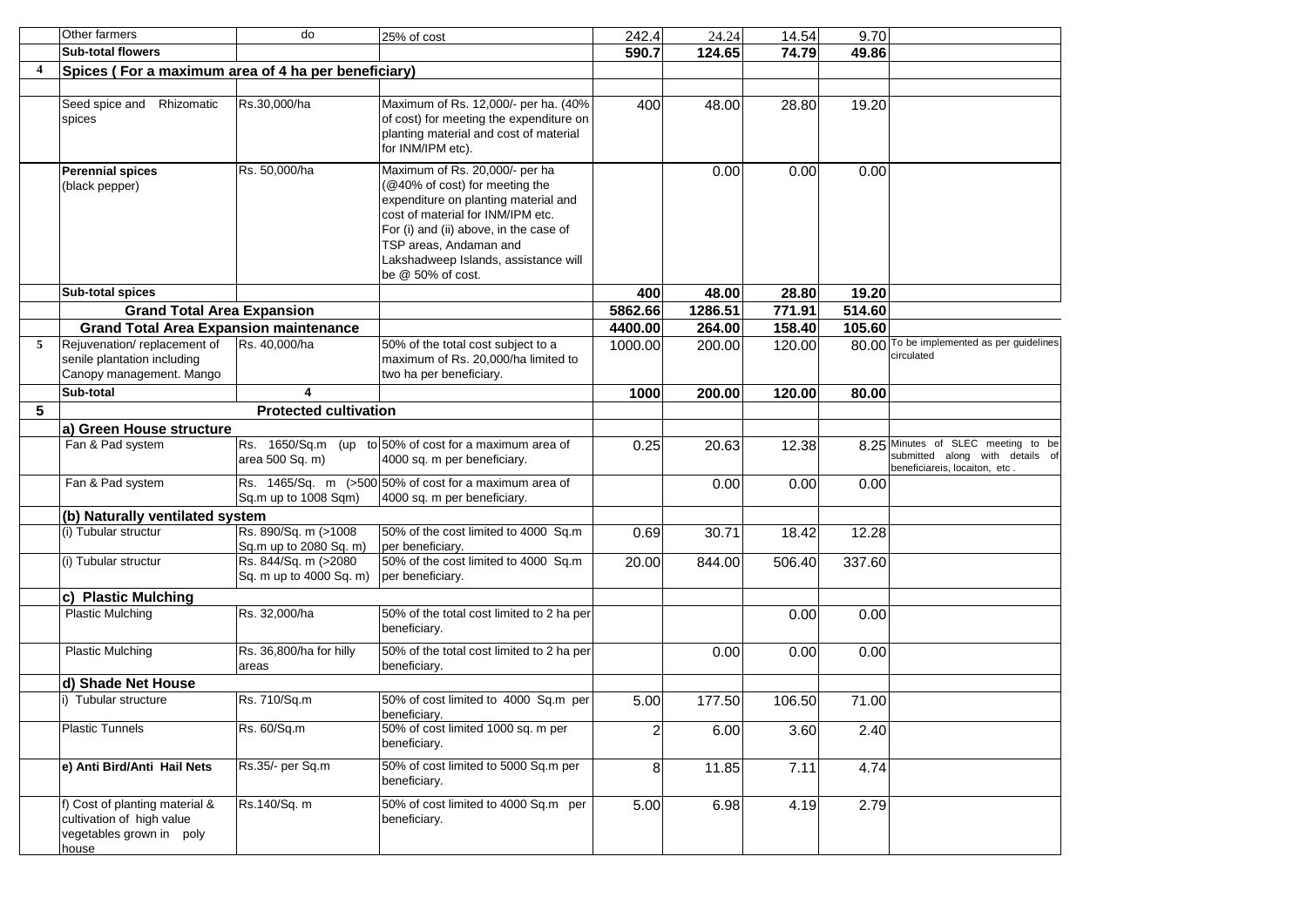|                | h) Cost of planting material &<br>cultivation of Carnation &      | Rs. 610/Sq.m            | 50% of cost limited to 4000 Sq. m per<br>beneficiary. |       | 0.00    | 0.00   | 0.00      |                                                                    |
|----------------|-------------------------------------------------------------------|-------------------------|-------------------------------------------------------|-------|---------|--------|-----------|--------------------------------------------------------------------|
|                | Gerbera under poly                                                |                         |                                                       |       |         |        |           |                                                                    |
|                | house/shade net house.                                            |                         |                                                       |       |         |        |           |                                                                    |
|                | i) Cost of planting material &                                    | Rs. 426/Sq.m            | 50% of cost limited to 4000 Sq. m per                 |       | 0.00    | 0.00   | 0.00      |                                                                    |
|                | cultivation of Rose and lilum                                     |                         | beneficiary.                                          |       |         |        |           |                                                                    |
|                | under poly house/shade net                                        |                         |                                                       |       |         |        |           |                                                                    |
|                | house                                                             |                         |                                                       |       |         |        |           |                                                                    |
|                | Sub-total protected cultivation                                   |                         |                                                       | 35.94 | 1097.66 | 658.60 | 439.06    |                                                                    |
| 6              | Promotion of Integrated Nutrient Management(INM)/ Integrated Pest |                         |                                                       |       |         |        |           |                                                                    |
|                | Promotion of IPM                                                  | Rs. 4000/ha             | 30% of cost subject to a maximum of                   | 4000  | 48.00   | 28.80  | 19.20     | To be need based and taken up after                                |
|                |                                                                   |                         | Rs 1200/ha limited to 4.00 ha/                        |       |         |        |           | identifying problem of pest / disease                              |
|                |                                                                   |                         | beneficiary.                                          |       |         |        |           | and nutrient deficiency.                                           |
|                | Promotion of INM                                                  | Rs. 4000/ha             | 30% of cost subject to a maximum of                   |       | 0.00    | 0.00   | $0.00$ do |                                                                    |
|                |                                                                   |                         | Rs 1200/ha limited to 4.00 ha/                        |       |         |        |           |                                                                    |
|                |                                                                   |                         | beneficiary.                                          |       |         |        |           |                                                                    |
|                | Disease forecasting unit (PSUs) Rs. 6.00 lakh/unit                |                         | 100 % of costs.                                       |       | 0.00    | 0.00   | 0.00      |                                                                    |
|                |                                                                   |                         |                                                       |       |         |        |           |                                                                    |
|                | Bio control lab                                                   |                         |                                                       |       |         |        |           |                                                                    |
|                | a) Public Sector                                                  | Rs. 90.00 lakh/unit     | 100% to Public sector                                 |       | 0.00    | 0.00   |           | 0.00 Project to be submitted                                       |
|                | b) Private Sector                                                 | Rs. 90.00 lakh/unit     | 50% to private sector.                                |       | 45.00   | 27.00  | 18.00     |                                                                    |
|                | <b>Plant Health Clinic</b>                                        |                         |                                                       |       |         |        |           |                                                                    |
|                | a) Public Sector                                                  | Rs. 25.00 lakhs/unit    | 100% to Public sector                                 |       | 0.00    | 0.00   |           | 0.00 Minutes of SLEC meeting to be                                 |
|                |                                                                   |                         |                                                       |       |         |        |           | submitted along with details of                                    |
|                |                                                                   |                         |                                                       |       |         |        |           | beneficiareis, locaiton,<br>etc to<br>facilitate release of funds. |
|                | b) Private Sector                                                 | Rs. 25.00 lakhs/unit    | 50% to private sector.                                |       | 12.50   | 7.50   |           | 5.00 Project to be submitted                                       |
|                | Leaf /Tissue analysis lab                                         |                         |                                                       |       |         |        |           |                                                                    |
|                | a) Public Sector                                                  | Rs. 25.00 lakhs/unit    | 100% to Public sector                                 |       |         |        |           | 0.00 Project to be submitted                                       |
|                |                                                                   | Rs. 25.00 lakhs/unit    |                                                       |       | 0.00    | 0.00   |           |                                                                    |
|                | b) Private Sector                                                 |                         | 50% to private sector.                                |       | 12.50   | 7.50   | 5.00      |                                                                    |
|                | Sub-total INM / IPM                                               |                         |                                                       | 4000  | 118.00  | 70.80  | 47.20     |                                                                    |
| $\overline{7}$ | <b>Adoption Organic Farming</b>                                   |                         |                                                       |       |         |        |           |                                                                    |
|                | iii) Vermi compost Units /organic input production unit           |                         |                                                       |       |         |        |           |                                                                    |
|                | i) Vermi compost Units                                            | Rs.1,00,000/ unit for   | 50% of cost conforming to the size of                 |       | 0.00    | 0.00   |           | 0.00 Designs para meter of HDPE beds                               |
|                |                                                                   | permanent structure and | the unit of 30'x8'x2.5' dimension of                  |       |         |        |           | will conformer to BIS standards (IS<br>15907:2010)                 |
|                |                                                                   |                         | Rs. 16,000/unit for HDPE permanent structure to be    |       |         |        |           |                                                                    |
|                |                                                                   | Vermibed.               | administered on pro-rata basis. 50% of                |       |         |        |           |                                                                    |
|                |                                                                   |                         | cost conforming to the size of 96 cft                 |       |         |        |           |                                                                    |
|                |                                                                   |                         | (12'x4'x2') and IS 15907:2010 to be                   |       |         |        |           |                                                                    |
|                |                                                                   |                         | administered on pro-rata basis.                       |       |         |        |           |                                                                    |
|                | ii) Vermibeds                                                     | do                      | do                                                    | 50    | 4.00    | 2.40   | 1.60      |                                                                    |
|                | Sub-total                                                         |                         |                                                       | 0.00  | 4.00    | 2.40   | 1.60      |                                                                    |
|                | <b>Certification for Good</b>                                     | Rs. 10,000/ha           | 50% of the cost for maximum of                        |       | 0.00    | 0.00   |           | 0.00 Minutes of SLEC meeting to be                                 |
|                | Agricultural Practices (GAP),                                     |                         | 4ha/beneficiary.                                      |       |         |        |           | submitted along with details of                                    |
|                | Including infrastructure                                          |                         |                                                       |       |         |        |           | beneficiareis, locaiton, etc.                                      |
|                |                                                                   |                         |                                                       |       |         |        |           |                                                                    |
|                | CoE                                                               |                         |                                                       |       |         |        |           |                                                                    |
|                | <b>Centre of Excellence for</b>                                   | Rs.1000.00 lakh/ centre | 100% of cost to public sector. This                   | 1     | 300.00  | 180.00 |           | 120.00 Project to be submitted                                     |
|                | <b>Horticulture</b>                                               |                         | can be established through bi-lateral                 |       |         |        |           |                                                                    |
|                |                                                                   |                         | co-operation also.                                    |       |         |        |           |                                                                    |
|                | <b>Total CoE</b>                                                  |                         |                                                       |       | 300.00  | 180.00 | 120.00    |                                                                    |
| 8              | Pollination support through beekeeping                            |                         |                                                       |       |         |        |           |                                                                    |
|                | Production of nucleus stock                                       | Rs. 20.00 lakh          | 100% of the cost.                                     |       | 0.00    | 0.00   | 0.00      |                                                                    |
|                | (Public sector)                                                   |                         |                                                       |       |         |        |           |                                                                    |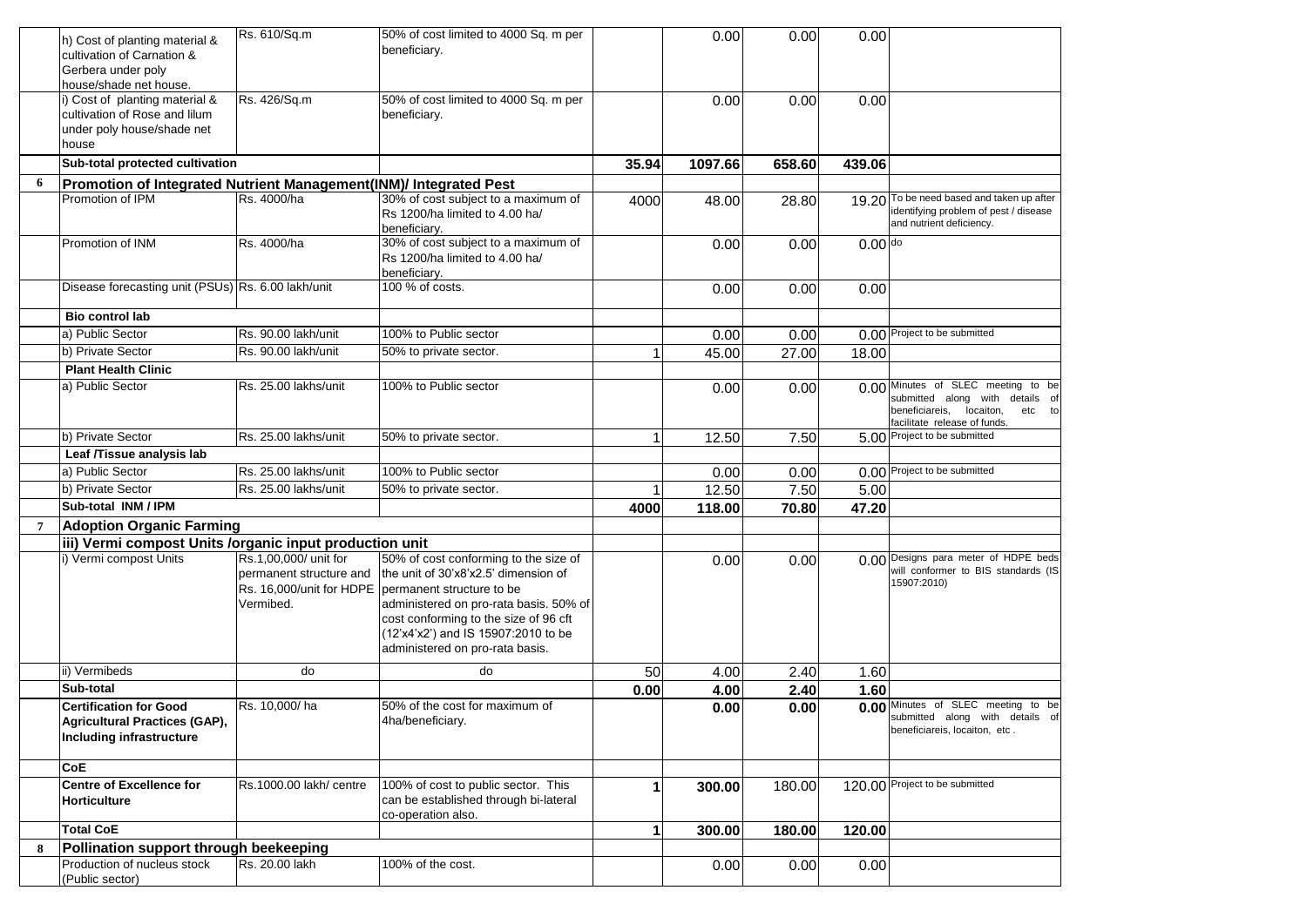|    | Production of bee colonies by Rs. 10.00 lakh<br>bee breeder |                     | 40% of cost for producing min. of 2000<br>colonies / year                 | 1    | 4.00   | 2.40   | 1.60   |                              |
|----|-------------------------------------------------------------|---------------------|---------------------------------------------------------------------------|------|--------|--------|--------|------------------------------|
|    | Honey bee colony                                            | Rs.2000/colony of 8 | 40% of cost limited to 50 colonies /                                      | 4000 | 32.00  | 19.20  | 12.80  |                              |
|    |                                                             | frames              | beneficiary.                                                              |      |        |        |        |                              |
|    | <b>Hives</b>                                                | Rs 2000/ per hive.  | 40% of cost limited to 50 colonies /<br>beneficiary.                      | 4000 | 32.00  | 19.20  | 12.80  |                              |
|    | Equipment including honey                                   | Rs. 20,000/set      | 40% of the cost limited to one set per                                    | 40   | 3.20   | 1.92   | 1.28   |                              |
|    | extractor (4 frame), food grade                             |                     | beneficiary.                                                              |      |        |        |        |                              |
|    | container (30 kg), net, etc.                                |                     |                                                                           |      |        |        |        |                              |
|    | Sub-total                                                   |                     |                                                                           | 4000 | 71.20  | 42.72  | 28.48  |                              |
| 9  | <b>Horticulture Mechanization</b>                           |                     |                                                                           |      |        |        |        |                              |
|    | i) Tractor (upto 20 PTO HP)                                 | 3.00 lakh/unit      | 25% of cost, subject to a maximum of                                      | 200  | 150.00 | 90.00  | 60.00  |                              |
|    |                                                             |                     | Rs. 0.75 lakh/unit for general category                                   |      |        |        |        |                              |
|    |                                                             |                     | farmers, and in the case if SC, ST,                                       |      |        |        |        |                              |
|    |                                                             |                     | Small & Marginal famers, women                                            |      |        |        |        |                              |
|    |                                                             |                     | farmers and beneficiaries in NE states,                                   |      |        |        |        |                              |
|    |                                                             |                     | 35% of cost, subject to a maximum of                                      |      |        |        |        |                              |
|    |                                                             |                     | Rs. 1.00 lakh per unit.                                                   |      |        |        |        |                              |
|    | i) Tractor (upto 20 PTO HP)                                 | 3.00 lakh/unit      | 25% of cost, subject to a maximum of                                      |      | 0.00   | 0.00   | 0.00   |                              |
|    | (SC, ST, Small & Marginal                                   |                     | Rs. 0.75 lakh/unit for general category                                   |      |        |        |        |                              |
|    | famers)                                                     |                     | farmers, and in the case if SC, ST,                                       |      |        |        |        |                              |
|    |                                                             |                     | Small & Marginal famers, women                                            |      |        |        |        |                              |
|    |                                                             |                     | farmers and beneficiaries in NE states.                                   |      |        |        |        |                              |
|    |                                                             |                     | 35% of cost, subject to a maximum of<br>Rs. 1.00 lakh per unit.           |      |        |        |        |                              |
|    |                                                             |                     |                                                                           |      |        |        |        |                              |
|    | ii) Power Tiller                                            |                     |                                                                           |      |        |        |        |                              |
|    |                                                             |                     |                                                                           |      |        |        |        |                              |
|    | a) Power tiller (below 8 BHP)                               | 1.00 lakh per unit  | Subject to a maximum of Rs.0.40                                           |      | 0.00   | 0.00   | 0.00   |                              |
|    | (SC, ST, Small & Marginal                                   |                     | lakh/unit for general category farmers,                                   |      |        |        |        |                              |
|    | famers)                                                     |                     | and in the case if SC, ST, Small &<br>Marginal farmers, women farmers and |      |        |        |        |                              |
|    |                                                             |                     | beneficiaries in NE states, subject of a                                  |      |        |        |        |                              |
|    |                                                             |                     | maximum of Rs. 0.50 lakh/unit.                                            |      |        |        |        |                              |
|    |                                                             |                     |                                                                           |      |        |        |        |                              |
|    | b) Power tiller (8 BHP & above)                             | 1.50 lakh per unit  | Subject to a maximum of Rs.0.60                                           | 200  | 120.00 | 72.00  | 48.00  |                              |
|    |                                                             |                     | lakh/unit for general category farmers,                                   |      |        |        |        |                              |
|    |                                                             |                     | and in the case if SC, ST, Small &                                        |      |        |        |        |                              |
|    |                                                             |                     | Marginal farmers, women farmers and                                       |      |        |        |        |                              |
|    |                                                             |                     | beneficiaries in NE states, subject of a                                  |      |        |        |        |                              |
|    |                                                             |                     | maximum of Rs. 0.75 lakh/unit.                                            |      |        |        |        |                              |
|    | b) Power tiller (8 BHP & above)                             | 1.50 lakh per unit  | Subject to a maximum of Rs.0.60                                           |      |        |        |        |                              |
|    | (SC, ST, Small & Marginal                                   |                     | lakh/unit for general category farmers,                                   |      | 0.00   | 0.00   | 0.00   |                              |
|    | famers)                                                     |                     | and in the case if SC, ST, Small &                                        |      |        |        |        |                              |
|    |                                                             |                     | Marginal farmers, women farmers and                                       |      |        |        |        |                              |
|    |                                                             |                     | beneficiaries in NE states, subject of a                                  |      |        |        |        |                              |
|    |                                                             |                     | maximum of Rs. 0.75 lakh/unit.                                            |      |        |        |        |                              |
|    |                                                             |                     |                                                                           |      |        |        |        |                              |
|    | Sub-total                                                   |                     |                                                                           | 400  | 270.00 | 162.00 | 108.00 |                              |
|    | <b>Technology Dissemination</b>                             | Rs. 25.00 lakh      | 75 % of cost in farmers' field and                                        |      | 5.00   | 3.00   |        | 2.00 Project to be submitted |
|    | through demonstration/ Front                                |                     | 100% of cost in farms belonging to<br>Public Sector, SAUs etc. No change  |      |        |        |        |                              |
|    | <b>Line Demonstration (FLD)</b>                             |                     |                                                                           |      |        |        |        |                              |
| 10 | Human Resource Development (HRD)                            |                     |                                                                           |      |        |        |        |                              |
|    |                                                             |                     |                                                                           |      |        |        |        |                              |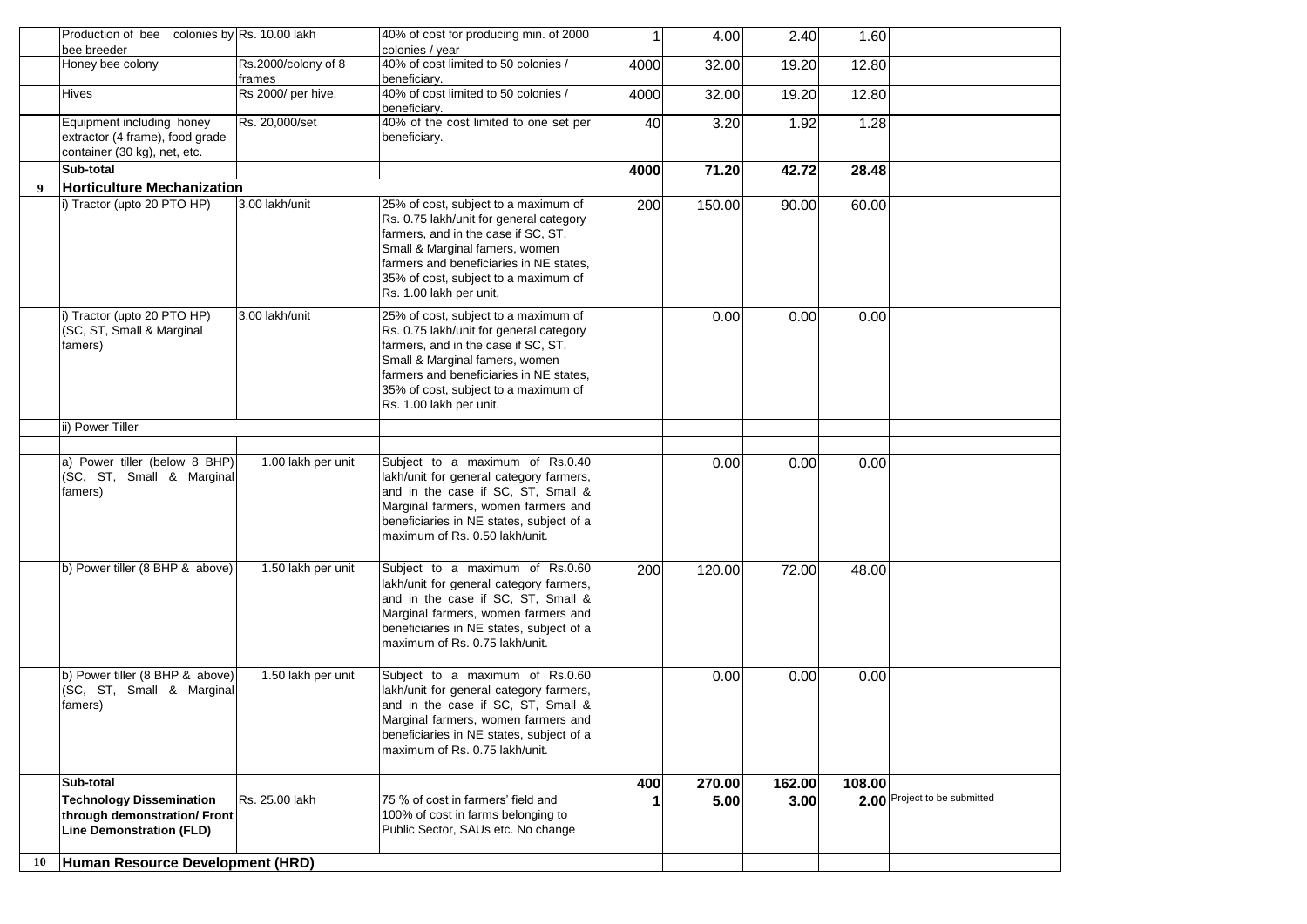|    | HRD for Supervisors &                                                                                                   | Rs. 20.00 lakh / unit                                         | 100% of the cost in first year. In                                                                                                                             |                | 0.00   | 0.00   | 0.00  |                                                                                                                                               |
|----|-------------------------------------------------------------------------------------------------------------------------|---------------------------------------------------------------|----------------------------------------------------------------------------------------------------------------------------------------------------------------|----------------|--------|--------|-------|-----------------------------------------------------------------------------------------------------------------------------------------------|
|    | Entrepreneurs                                                                                                           |                                                               | subsequent years, cost of                                                                                                                                      |                |        |        |       |                                                                                                                                               |
|    |                                                                                                                         |                                                               | infrastructure not to be claimed.                                                                                                                              |                |        |        |       |                                                                                                                                               |
|    | <b>HRD</b> for Gardeners                                                                                                | Rs. 15.00 lakh / unit                                         | 100% of the cost.                                                                                                                                              |                | 0.00   | 0.00   | 0.00  |                                                                                                                                               |
|    |                                                                                                                         | <b>Training of farmers</b>                                    |                                                                                                                                                                |                |        |        |       |                                                                                                                                               |
|    | Within the State                                                                                                        | Rs. 1000/day per farmer<br>including transport                | 100% of the cost.                                                                                                                                              | 2000           | 20.00  | 12.00  | 8.00  |                                                                                                                                               |
|    | Outside the state                                                                                                       | Project based as per<br>actual.                               | 100% of the cost.                                                                                                                                              | 5000           | 50.00  | 30.00  | 20.00 |                                                                                                                                               |
|    |                                                                                                                         | (e) Exposure visit of farmers                                 |                                                                                                                                                                |                |        |        |       |                                                                                                                                               |
|    | <b>Outside the State</b>                                                                                                | Project based as per<br>actual.                               | 100% of the cost.                                                                                                                                              | 4500           | 20.25  | 12.15  | 8.10  |                                                                                                                                               |
|    | Outside India                                                                                                           |                                                               | Rs. 4.00 lakh / participant Project Based. 100% of air/rail travel<br>cost.                                                                                    |                | 0.00   | 0.00   |       | 0.00 Project to be submitted                                                                                                                  |
|    |                                                                                                                         | Training / study tour of technical staff/ field functionaries |                                                                                                                                                                |                |        |        |       |                                                                                                                                               |
|    | Within the State                                                                                                        | Rs.300/day per<br>participant plus TA/DA,<br>as admissible    | 100% of the cost.                                                                                                                                              | 2000           | 6.00   | 3.60   | 2.40  |                                                                                                                                               |
|    | Study tour to progressive<br>States/ units (group of<br>minimum 5 participants)                                         | Rs.800/day per<br>participant plus TA/DA,<br>as admissible    | 100% of the cost.                                                                                                                                              | 1000           | 8.00   | 4.80   | 3.20  |                                                                                                                                               |
|    | Outside India                                                                                                           |                                                               | Rs. 6.00 lakh / participant 100% of the cost on actual basis.                                                                                                  | 10             | 9.00   | 5.40   |       | 3.60 Project to be submitted                                                                                                                  |
|    | Sub-total                                                                                                               |                                                               |                                                                                                                                                                | 14510          | 113.25 | 67.95  | 45.30 |                                                                                                                                               |
| 11 |                                                                                                                         | <b>INTEGRATED POST HARVEST MANAGEMENT</b>                     |                                                                                                                                                                |                |        |        |       |                                                                                                                                               |
|    | Pack house / On farm<br>collection & storage unit                                                                       | Rs. 4.00 lakh/unit with<br>size of 9Mx6M                      | 50% of the capital cost.                                                                                                                                       | 325            | 487.50 | 292.50 |       | 195.00 Minutes of SLEC meeting to be<br>submitted along with details of<br>beneficiareis, locaiton,<br>etc to<br>facilitate release of funds. |
|    | Integrated pack house with<br>facilities for conveyer belt,<br>sorting, grading units, washing,<br>drying and weighing. | Rs. 50.00 lakh per unit<br>with size of 9Mx18M                | Credit linked back-ended subsidy @<br>35% of the cost of project in general<br>areas and 50% of cost in case Hilly &<br>Scheduled areas, per beneficiary.      |                | 0.00   | 0.00   | 0.00  |                                                                                                                                               |
|    | a) General Area                                                                                                         | Rs. 50.00 lakh per unit<br>with size of 9Mx18M                | Credit linked back-ended subsidy @<br>35% of the cost of project in general<br>areas and 50% of cost in case Hilly &<br>Scheduled areas, per beneficiary.      | 5 <sub>l</sub> | 87.50  | 52.50  | 35.00 |                                                                                                                                               |
|    | b) Hilly Area                                                                                                           | Rs. 50.00 lakh per unit<br>with size of 9Mx18M                | Credit linked back-ended subsidy @<br>35% of the cost of project in general<br>areas and 50% of cost in case Hilly &<br>Scheduled areas, per beneficiary.      |                | 0.00   | 0.00   | 0.00  |                                                                                                                                               |
|    | Pre-cooling unit                                                                                                        | Rs. 25.00 lakh / unit with<br>capacity of                     | Credit linked back-ended subsidy @<br>6MT. 35% of the cost of project in general<br>areas and 50% of cost in case Hilly &<br>Scheduled areas, per beneficiary. | 5 <sub>l</sub> | 43.75  | 26.25  |       | 17.50 Project approve as on 16.3.2015                                                                                                         |
|    | Pre-cooling unit (Hilly areas)                                                                                          | Rs. 25.00 lakh / unit with<br>capacity of                     | Credit linked back-ended subsidy @<br>6MT. 35% of the cost of project in general<br>areas and 50% of cost in case Hilly &<br>Scheduled areas, per beneficiary. |                | 0.00   | 0.00   | 0.00  |                                                                                                                                               |
|    | Cold room (staging)                                                                                                     | Rs. 15.00 lakh/ unit of 30<br>MT capacity                     | Credit linked back-ended subsidy @<br>35% of the cost of project in general<br>areas and 50% of cost in case Hilly &<br>Scheduled areas, per beneficiary.      | 10             | 52.50  | 31.50  | 21.00 |                                                                                                                                               |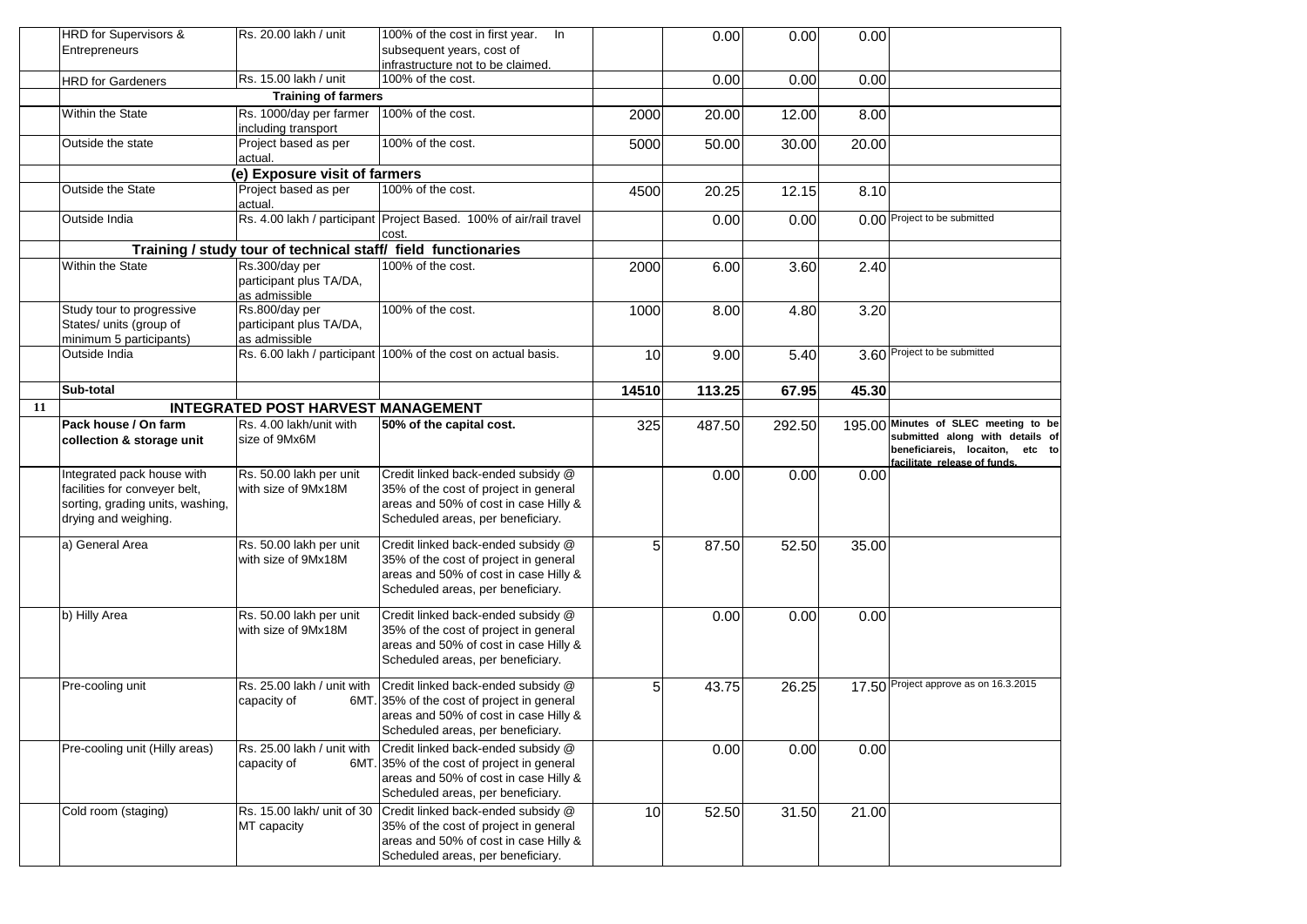| Cold room (staging) (Hilly                                                      |                                                          | Rs. 15.00 lakh/ unit of 30 Credit linked back-ended subsidy @                            |                | 0.00    | 0.00    | 0.00    |                                                                         |
|---------------------------------------------------------------------------------|----------------------------------------------------------|------------------------------------------------------------------------------------------|----------------|---------|---------|---------|-------------------------------------------------------------------------|
| areas)                                                                          | MT capacity                                              | 35% of the cost of project in general                                                    |                |         |         |         |                                                                         |
|                                                                                 |                                                          | areas and 50% of cost in case Hilly &                                                    |                |         |         |         |                                                                         |
|                                                                                 |                                                          | Scheduled areas, per beneficiary.                                                        |                |         |         |         |                                                                         |
| Mobile pre- cooling unit                                                        | Rs. 25.00 lakh                                           | Credit linked back-ended subsidy @                                                       | 5 <sub>l</sub> | 35.00   | 21.00   | 14.00   |                                                                         |
|                                                                                 |                                                          | 35% of the cost of project in general                                                    |                |         |         |         |                                                                         |
|                                                                                 |                                                          | areas and 50% of cost in case Hilly &                                                    |                |         |         |         |                                                                         |
|                                                                                 |                                                          | Scheduled areas, per beneficiary.                                                        |                |         |         |         |                                                                         |
| Mobile pre- cooling unit (Hilly                                                 | Rs. 25.00 lakh                                           | Credit linked back-ended subsidy @                                                       |                | 0.00    | 0.00    | 0.00    |                                                                         |
| areas)                                                                          |                                                          | 35% of the cost of project in general                                                    |                |         |         |         |                                                                         |
|                                                                                 |                                                          | areas and 50% of cost in case Hilly &                                                    |                |         |         |         |                                                                         |
|                                                                                 |                                                          | Scheduled areas, per beneficiary.                                                        |                |         |         |         |                                                                         |
|                                                                                 | Cold Storage (Construction, Expansion and Modernisation) |                                                                                          |                |         |         |         |                                                                         |
|                                                                                 |                                                          | i) Cold storage units Type 1 - basic mezzanine structure with large chamber (of >250 MT) |                |         |         |         |                                                                         |
|                                                                                 |                                                          |                                                                                          |                |         |         |         |                                                                         |
| a) General Area                                                                 | Rs. 8,000/MT, (max                                       | Credit linked back-ended subsidy @                                                       | 46             | 5990.50 | 3594.30 | 2396.20 | Project approved as on 16.3.15 (18<br>units) 52 % of the realese amount |
|                                                                                 | 5,000 MT capacity)                                       | 35% of the cost of project in general                                                    |                |         |         |         | second. Project to be submitted                                         |
|                                                                                 |                                                          | areas and 50% of cost in case Hilly &                                                    |                |         |         |         |                                                                         |
|                                                                                 |                                                          | Scheduled areas, per beneficiary.                                                        |                |         |         |         |                                                                         |
|                                                                                 |                                                          |                                                                                          |                |         |         |         |                                                                         |
| b) Hilly Area                                                                   | Rs. 8,000/MT, (max                                       | Credit linked back-ended subsidy @                                                       |                | 0.00    | 0.00    | 0.00    |                                                                         |
|                                                                                 | 5,000 MT capacity)                                       | 35% of the cost of project in general                                                    |                |         |         |         |                                                                         |
|                                                                                 |                                                          | areas and 50% of cost in case Hilly &                                                    |                |         |         |         |                                                                         |
|                                                                                 |                                                          | Scheduled areas, per beneficiary.                                                        |                |         |         |         |                                                                         |
|                                                                                 |                                                          |                                                                                          |                |         |         |         |                                                                         |
|                                                                                 |                                                          | ii) Cold Storage Unit Type 2 - PEB structure for multiple temperature and product use,   |                |         |         |         |                                                                         |
| a) General Area                                                                 | Rs. 10,000/MT, (max                                      | Credit linked back-ended subsidy @                                                       | 2              | 100.00  | 60.00   |         | 40.00 Project to be submitted                                           |
|                                                                                 | 5,000 MT capacity)                                       | 35% of the cost of project in general                                                    |                |         |         |         |                                                                         |
|                                                                                 |                                                          | areas and 50% of cost in case Hilly &                                                    |                |         |         |         |                                                                         |
|                                                                                 |                                                          | Scheduled areas, per beneficiary.                                                        |                |         |         |         |                                                                         |
|                                                                                 |                                                          |                                                                                          |                |         |         |         |                                                                         |
|                                                                                 |                                                          |                                                                                          |                |         |         |         |                                                                         |
|                                                                                 |                                                          |                                                                                          |                |         |         |         |                                                                         |
| b) Hilly Area                                                                   | Rs. 10,000/MT, (max                                      | Credit linked back-ended subsidy @                                                       |                | 0.00    | 0.00    |         | 0.00 Project to be submitted                                            |
|                                                                                 | 5,000 MT capacity)                                       | 35% of the cost of project in general                                                    |                |         |         |         |                                                                         |
|                                                                                 |                                                          | areas and 50% of cost in case Hilly &                                                    |                |         |         |         |                                                                         |
|                                                                                 |                                                          |                                                                                          |                |         |         |         |                                                                         |
|                                                                                 |                                                          | Scheduled areas, per beneficiary.                                                        |                |         |         |         |                                                                         |
|                                                                                 |                                                          |                                                                                          |                |         |         |         |                                                                         |
|                                                                                 |                                                          |                                                                                          |                |         |         |         |                                                                         |
|                                                                                 |                                                          |                                                                                          |                |         |         |         |                                                                         |
| iii) Cold Storage Units Type 2 with add on technology for Controlled Atmosphere |                                                          |                                                                                          |                |         |         |         |                                                                         |
| a) General Area                                                                 |                                                          | Additional Rs. 10,000/MT Credit linked back-ended subsidy @                              | 3              | 500.00  | 300.00  |         | 200.00 Project approved as on 16.3.15.                                  |
|                                                                                 |                                                          | for add on components of 35% of the cost of project in general                           |                |         |         |         | Project to be submitted                                                 |
|                                                                                 | controlled atmosphere                                    | areas and 50% of cost in case Hilly &                                                    |                |         |         |         |                                                                         |
|                                                                                 |                                                          | technology. Details are as Scheduled areas, per beneficiary.                             |                |         |         |         |                                                                         |
|                                                                                 | per Appendix - II                                        |                                                                                          |                |         |         |         |                                                                         |
|                                                                                 |                                                          |                                                                                          |                |         |         |         |                                                                         |
|                                                                                 |                                                          |                                                                                          |                |         |         |         |                                                                         |
| b) Hilly Area                                                                   |                                                          | Additional Rs. 10,000/MT Credit linked back-ended subsidy @                              |                | 0.00    | 0.00    | 0.00    |                                                                         |
|                                                                                 |                                                          | for add on components of 35% of the cost of project in general                           |                |         |         |         |                                                                         |
|                                                                                 | controlled atmosphere                                    | areas and 50% of cost in case Hilly &                                                    |                |         |         |         |                                                                         |
|                                                                                 |                                                          | technology. Details are as Scheduled areas, per beneficiary.                             |                |         |         |         |                                                                         |
|                                                                                 | per Appendix - II                                        |                                                                                          |                |         |         |         |                                                                         |
|                                                                                 |                                                          |                                                                                          |                |         |         |         |                                                                         |
|                                                                                 |                                                          |                                                                                          |                |         |         |         |                                                                         |
|                                                                                 |                                                          |                                                                                          |                |         |         |         |                                                                         |
| Technology induction and modernisation of cold-chain                            |                                                          |                                                                                          |                |         |         |         |                                                                         |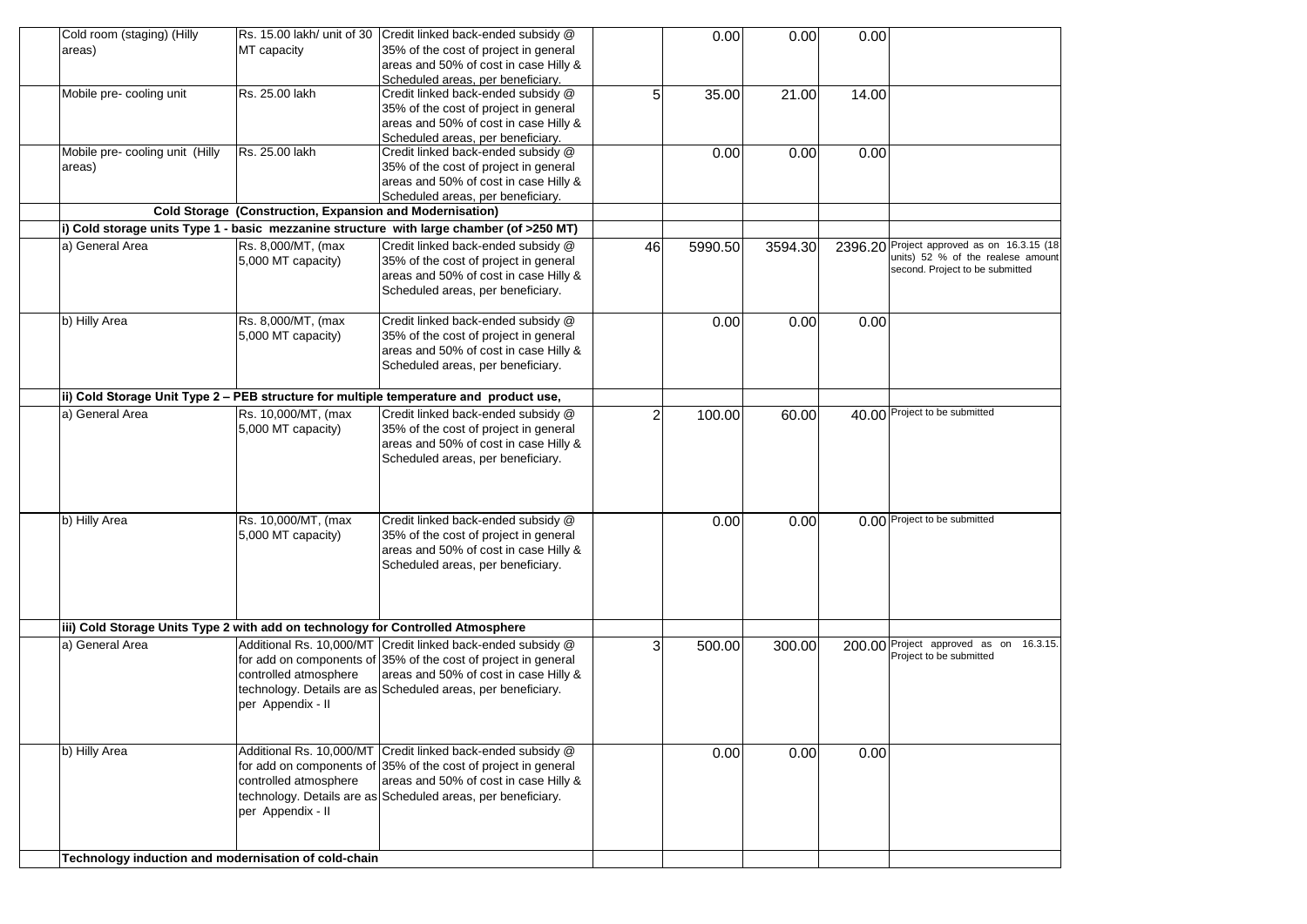| a) General Area                                 | Max Rs. 250.00 lakh for<br>modernization of PLC<br>equipment, packaging<br>lines, dock levelers,<br>advanced graders,<br>alternate technologies,<br>stacking systems, | Credit linked back-ended subsidy @<br>35% of the cost of project in general<br>areas and 50% of cost in case Hilly &<br>Scheduled areas, per beneficiary.    | 10 | 300.00 | 180.00 |      | 120.00 Project to be submitted                                                                                                               |
|-------------------------------------------------|-----------------------------------------------------------------------------------------------------------------------------------------------------------------------|--------------------------------------------------------------------------------------------------------------------------------------------------------------|----|--------|--------|------|----------------------------------------------------------------------------------------------------------------------------------------------|
| b) Hilly Area                                   | Max Rs. 250.00 lakh for<br>modernization of PLC<br>equipment, packaging<br>lines, dock levelers,<br>advanced graders,<br>alternate technologies,<br>stacking systems, | Credit linked back-ended subsidy @<br>35% of the cost of project in general<br>areas and 50% of cost in case Hilly &<br>Scheduled areas, per beneficiary.    |    | 0.00   | 0.00   |      | 0.00 Project to be submitted                                                                                                                 |
| C.A/M.A. Storage units -                        | Rs. 32,000/ MT for 5000<br>MT capacity                                                                                                                                | Credit linked back-ended subsidy<br>@40% of the cost of project in General<br>areas.                                                                         |    | 0.00   | 0.00   | 0.00 |                                                                                                                                              |
| Refer vans/ containers (general areas)          |                                                                                                                                                                       |                                                                                                                                                              |    |        |        |      |                                                                                                                                              |
| a) General Area                                 | Rs. 26.00 lakh for 9 MT<br>(NHM & HMNEH), and<br>prorata basis for lesser<br>capacity, but not below 4<br>MT.                                                         | Credit linked back-ended subsidy @<br>35% of the cost of project in general<br>areas and 50% of cost in case of Hilly<br>& Scheduled areas, per beneficiary. | 10 | 90.00  | 54.00  |      | 36.00 Project to be submitted                                                                                                                |
| b) Hilly Area                                   | Rs. 26.00 lakh for 9 MT<br>(NHM & HMNEH), and<br>prorata basis for lesser<br>capacity, but not below 4<br>MT.                                                         | Credit linked back-ended subsidy @<br>35% of the cost of project in general<br>areas and 50% of cost in case of Hilly<br>& Scheduled areas, per beneficiary. |    | 0.00   | 0.00   | 0.00 |                                                                                                                                              |
| Ripening chamber<br>project in general areas    | Rs. 1.00 lakh/MT.                                                                                                                                                     | -do-                                                                                                                                                         |    | 250.00 | 150.00 |      | 100.00 Project approve as on 16.3.2015                                                                                                       |
| Ripening chamber<br>project in Hilly areas      | Rs. 1.00 lakh/MT.                                                                                                                                                     | -do-                                                                                                                                                         |    | 0.00   | 0.00   | 0.00 |                                                                                                                                              |
| Evaporative / low energy<br>cool chamber (8 MT) | Rs. 5.00 lakh/unit                                                                                                                                                    | 50% of the total cost.                                                                                                                                       |    | 0.00   | 0.00   | 0.00 |                                                                                                                                              |
| Primary/ Mobile / Minimal processing unit       |                                                                                                                                                                       |                                                                                                                                                              |    |        |        |      |                                                                                                                                              |
| a) General Area                                 | Rs. 25.00 lakh/unit.                                                                                                                                                  | Credit linked back-ended subsidy @<br>40% of the capital cost of project in<br>general areas and 55% in case of Hilly<br>& Scheduled areas, per beneficiary. | 5  | 43.75  | 26.25  |      | 17.50 Minutes of SLEC meeting to be<br>submitted along with details of<br>beneficiareis, locaiton,<br>etc to<br>facilitate release of funds. |
| b) Hilly Area                                   | Rs. 25.00 lakh/unit.                                                                                                                                                  | Credit linked back-ended subsidy @<br>40% of the capital cost of project in<br>general areas and 55% in case of Hilly<br>& Scheduled areas, per beneficiary. |    | 0.00   | 0.00   | 0.00 |                                                                                                                                              |
| Integrated Cold Chain supply System             |                                                                                                                                                                       |                                                                                                                                                              |    |        |        |      |                                                                                                                                              |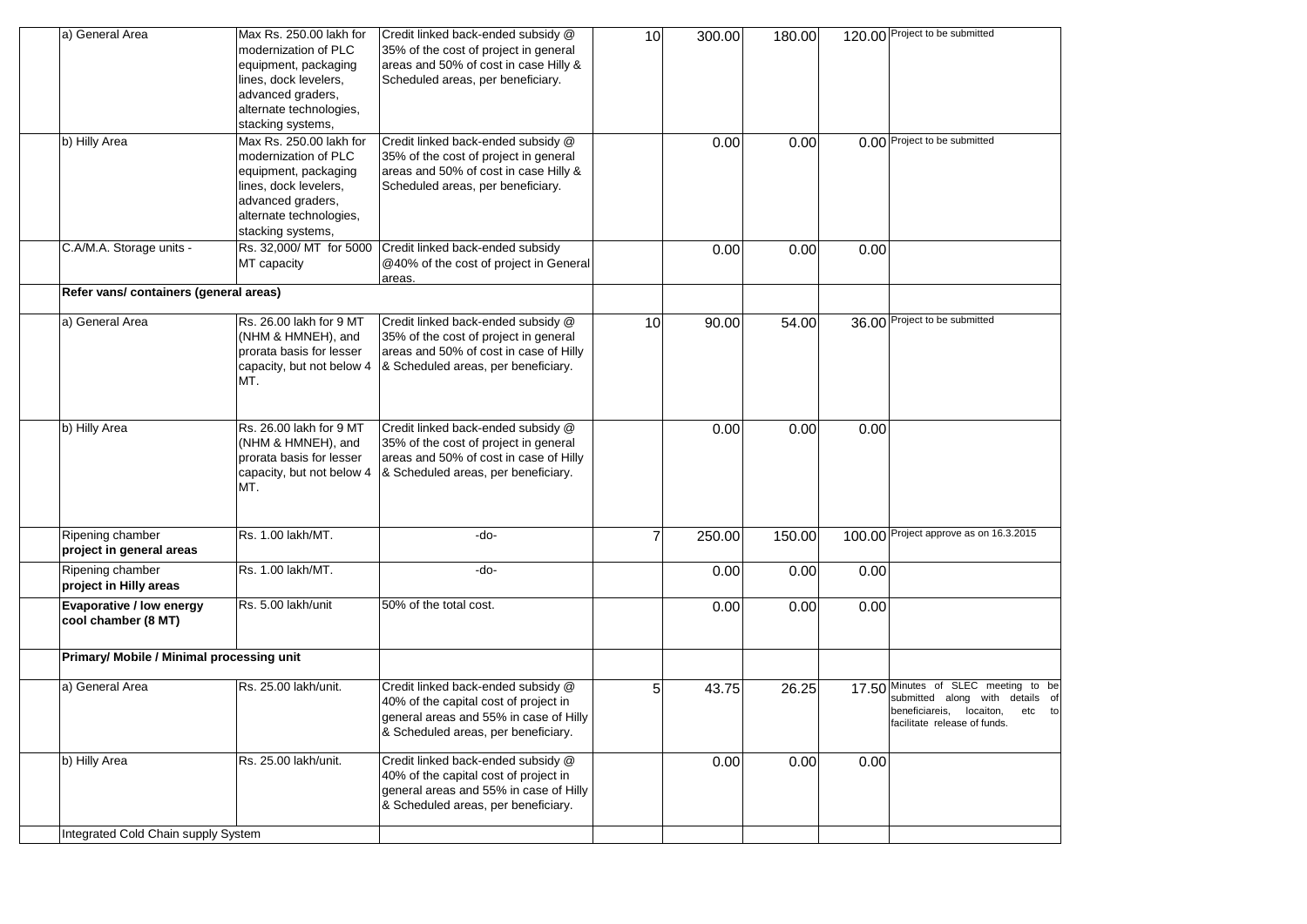|    | a) General Area                                      | Project Based. Project<br>should comprise of<br>minimum two<br>components listed under<br>C.1 to C.13 above,<br>with maximum cost of<br>Rs. 600.00 lakh. | Credit linked back-ended subsidy @<br>35% of the cost of project in general<br>areas and 50% of cost in case Hilly &<br>Scheduled areas, per beneficiary.                                                 | $\overline{2}$  | 400.00  | 240.00  |         | 160.00 Project to be submitted                                                                                                               |
|----|------------------------------------------------------|----------------------------------------------------------------------------------------------------------------------------------------------------------|-----------------------------------------------------------------------------------------------------------------------------------------------------------------------------------------------------------|-----------------|---------|---------|---------|----------------------------------------------------------------------------------------------------------------------------------------------|
|    | b) Hilly Area                                        | Project Based. Project<br>should comprise of<br>minimum two<br>components listed under<br>C.1 to C.13 above,<br>with maximum cost of<br>Rs. 600.00 lakh. | Credit linked back-ended subsidy @<br>35% of the cost of project in general<br>areas and 50% of cost in case Hilly &<br>Scheduled areas, per beneficiary.                                                 |                 | 0.00    | 0.00    | 0.00    |                                                                                                                                              |
|    | Sub-total                                            |                                                                                                                                                          |                                                                                                                                                                                                           | 435.00          | 8380.50 | 5028.30 | 3352.20 |                                                                                                                                              |
| 12 |                                                      |                                                                                                                                                          | ESTABLISHMENT OF MARKETING INFRASTRUCTURE FOR                                                                                                                                                             |                 |         |         |         |                                                                                                                                              |
|    | Terminal markets                                     |                                                                                                                                                          | Rs. 150.00 crore/ project 25% to 40% (limited to Rs.50.00 crore)<br>as Public-Private Partnership mode<br>through competitive bidding, in<br>accordance with operational guidelines<br>issued separately. |                 | 0.00    | 0.00    | 0.00    |                                                                                                                                              |
|    | Wholesale markets                                    |                                                                                                                                                          |                                                                                                                                                                                                           |                 |         |         |         |                                                                                                                                              |
|    | a) General Area                                      | Rs.100.00 crore/project                                                                                                                                  | Credit linked back-ended subsidy @<br>25% of the capital cost of project in<br>general areas and 33.33% in case of<br>Hilly & Scheduled areas for individual<br>entrepreneurs.                            |                 |         | 0.00    |         | 0.00 Project to be submitted                                                                                                                 |
|    | b) Hilly Area                                        | Rs.100.00 crore/project                                                                                                                                  | Credit linked back-ended subsidy @<br>25% of the capital cost of project in<br>general areas and 33.33% in case of<br>Hilly & Scheduled areas for individual<br>entrepreneurs.                            |                 | 0.00    | 0.00    | 0.00    |                                                                                                                                              |
|    | Rural Markets/ Apni mandies/Direct markets           |                                                                                                                                                          |                                                                                                                                                                                                           |                 |         |         |         |                                                                                                                                              |
|    | a) General Area                                      | Rs. 25.00 lakh                                                                                                                                           | Credit linked back-ended subsidy @<br>40% of the capital cost of project in<br>general areas and 55% in case of Hilly<br>& Scheduled areas, per beneficiary.                                              |                 | 0.00    | 0.00    |         | 0.00 Project to be submitted                                                                                                                 |
|    | b) Hilly Area                                        | Rs. 25.00 lakh                                                                                                                                           | Credit linked back-ended subsidy @<br>40% of the capital cost of project in<br>general areas and 55% in case of Hilly<br>& Scheduled areas, per beneficiary.                                              |                 | 0.00    | 0.00    |         | 0.00 Project to be submitted                                                                                                                 |
|    | Retail Markets/ outlets (environmentally controlled) |                                                                                                                                                          |                                                                                                                                                                                                           |                 |         |         |         |                                                                                                                                              |
|    | a) General Area                                      | Rs. 15.00 lakh /unit                                                                                                                                     | Credit linked back-ended subsidy @<br>35% of the capital cost of project in<br>general areas and 50% in case of Hilly<br>& Scheduled areas, per beneficiary.                                              | 10 <sup>1</sup> | 52.50   | 31.50   |         | 21.00 Minutes of SLEC meeting to be<br>submitted along with details of<br>beneficiareis, locaiton,<br>etc to<br>facilitate release of funds. |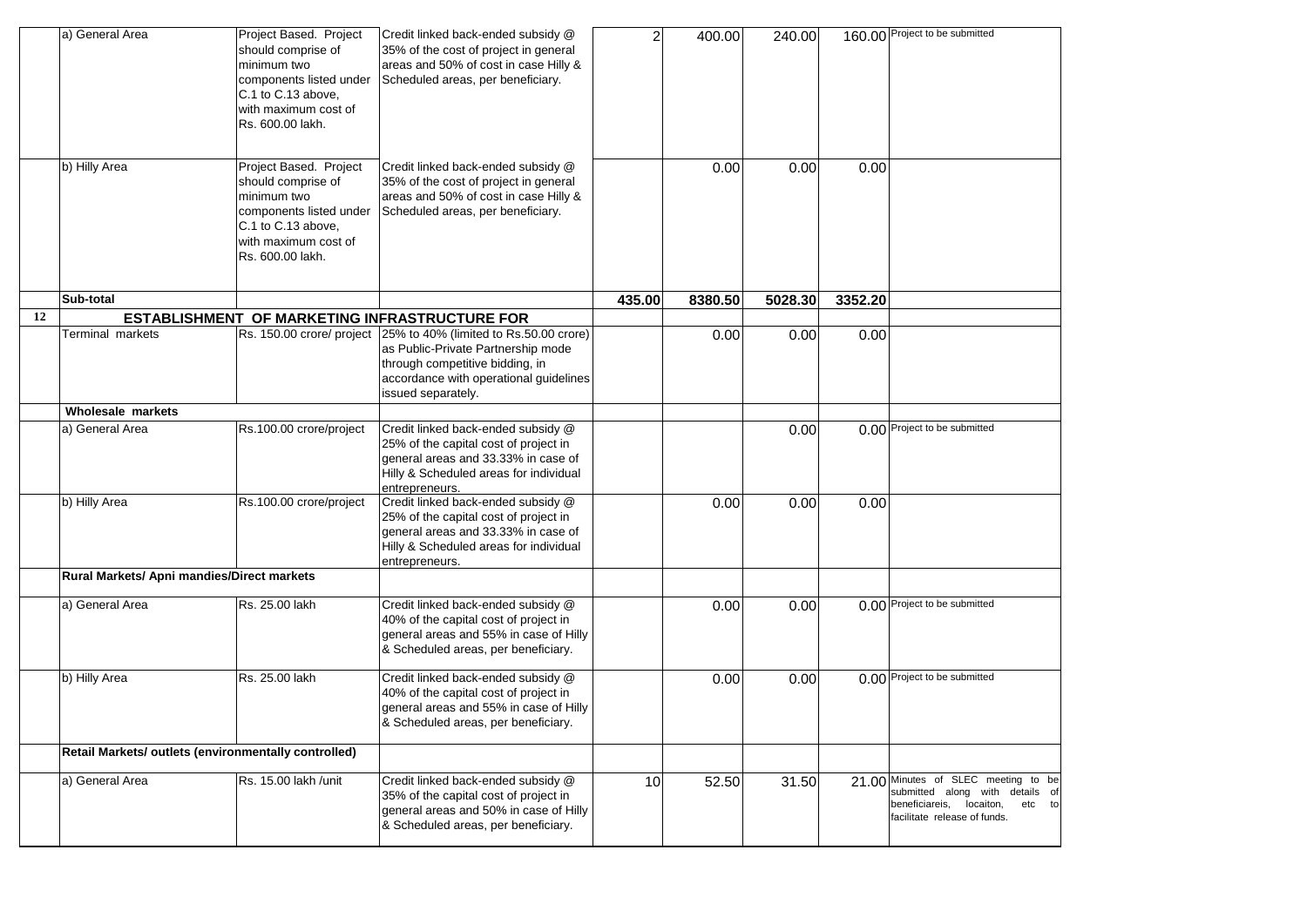|    | b) Hilly Area                                                                                                                                                                                                           | Rs. 15.00 lakh /unit                                                                                                | Credit linked back-ended subsidy @<br>35% of the capital cost of project in<br>general areas and 50% in case of Hilly<br>& Scheduled areas, per beneficiary.     |       | 0.00   | 0.00   | 0.00   |                                                                                                                                                   |
|----|-------------------------------------------------------------------------------------------------------------------------------------------------------------------------------------------------------------------------|---------------------------------------------------------------------------------------------------------------------|------------------------------------------------------------------------------------------------------------------------------------------------------------------|-------|--------|--------|--------|---------------------------------------------------------------------------------------------------------------------------------------------------|
|    | <b>Static/Mobile Vending Cart/</b><br>platform with cool chamber.                                                                                                                                                       | Rs. 30,000/ unit                                                                                                    | 50% of total cost.                                                                                                                                               |       | 0.00   | 0.00   |        | 0.00 Minutes of SLEC meeting to be<br>submitted along with details of<br>beneficiareis,<br>locaiton,<br>etc<br>ta<br>facilitate release of funds. |
|    | Sub-total                                                                                                                                                                                                               |                                                                                                                     |                                                                                                                                                                  | 10.00 | 52.50  | 31.50  | 21.00  |                                                                                                                                                   |
|    | <b>Functional Infrastructure for:</b><br>Collection, sorting/ grading, packing units etc.                                                                                                                               |                                                                                                                     |                                                                                                                                                                  |       |        |        |        |                                                                                                                                                   |
|    |                                                                                                                                                                                                                         |                                                                                                                     |                                                                                                                                                                  |       |        |        |        |                                                                                                                                                   |
|    | a) General Area                                                                                                                                                                                                         | Rs.15.00 lakh                                                                                                       | Credit linked back-ended subsidy @<br>40% of the capital cost of project in<br>general areas and 55 % in case of<br>Hilly & Scheduled areas, per<br>beneficiary. | 78.00 | 468.00 | 280.80 |        | 187.20 Minutes of SLEC meeting to be<br>submitted along with details of<br>beneficiareis,<br>locaiton,<br>etc to<br>facilitate release of funds.  |
|    | Sub-total                                                                                                                                                                                                               |                                                                                                                     |                                                                                                                                                                  | 78.00 | 468.00 | 280.80 | 187.20 |                                                                                                                                                   |
| 13 |                                                                                                                                                                                                                         | <b>Mission Management</b>                                                                                           |                                                                                                                                                                  |       |        |        |        |                                                                                                                                                   |
|    | State & Districts Mission Offices 5% of total annual<br>and implementing agencies for<br>administrative expenses,<br>project, preparation,<br>computerization, contingency<br>etc.                                      | expenditure on the basis<br>of appraised needs to<br>State Horticulture Mission<br>(SHM) / implementing<br>Agencies | 100% assistance.                                                                                                                                                 |       | 98.50  | 59.10  | 39.40  |                                                                                                                                                   |
|    | Institutional Strengthening,<br>hire/purchase of vehicles,<br>hardware/software                                                                                                                                         | Project based                                                                                                       | 100% assistance.                                                                                                                                                 |       | 58.13  | 34.88  | 23.25  |                                                                                                                                                   |
|    | Seminars, conferences, workshops, exhibitions, Kisan<br>Mela, horticulture shows, honey festivals etc.                                                                                                                  |                                                                                                                     |                                                                                                                                                                  |       |        |        |        | Minutes of SLEC meeting to be<br>submitted along with details of<br>beneficiareis, locaiton,<br>etc to<br>facilitate release of funds.            |
|    | International level                                                                                                                                                                                                     | Rs. 7.50 lakh per event.                                                                                            | 100% of cost per event of 4 days, on<br>pro rata basis.                                                                                                          |       | 0.00   | 0.00   | 0.00   |                                                                                                                                                   |
|    | National level                                                                                                                                                                                                          | Rs. 5.00 lakh per event.                                                                                            | 100% of cost per event of two days.                                                                                                                              |       | 5.00   | 3.00   | 2.00   |                                                                                                                                                   |
|    | State level                                                                                                                                                                                                             | Rs. 3.00 lakh / event                                                                                               | 100% assistance subject to a<br>maximum of Rs.3.00 lakh per event of<br>two days.                                                                                | 10    | 30.00  | 18.00  | 12.00  |                                                                                                                                                   |
|    | <b>District level</b>                                                                                                                                                                                                   | Rs. 2.00 lakh / event                                                                                               | 100% assistance subject to a<br>maximum of Rs.2.00 lakh per event of<br>two days.                                                                                | 37    | 74.00  | 44.40  | 29.60  |                                                                                                                                                   |
|    | Information dissemination<br>through publicity, printed<br>literature etc and local<br>advertisements                                                                                                                   | Rs. 0.40 lakh/ block                                                                                                | 100% of cost.                                                                                                                                                    | 40    | 16.00  | 9.60   | 6.40   |                                                                                                                                                   |
|    | Development of technology<br>packages in electronic form to<br>be shared through IT network                                                                                                                             | Rs. 1.00 lakh/ district                                                                                             | 100% of Cost                                                                                                                                                     | 16    | 10.75  | 6.45   | 4.30   |                                                                                                                                                   |
|    | Technical Support Group (TSG) Project based, subject to<br>at State Level for hiring<br>experts/staff, studies,<br>monitoring & concurrent<br>evaluation/evaluation, mass<br>media, publicity, video<br>conference etc. | a ceiling of Rs. 50.00<br>lakh per annum/state                                                                      | 100% of cost                                                                                                                                                     |       | 50.00  | 30.00  | 20.00  |                                                                                                                                                   |